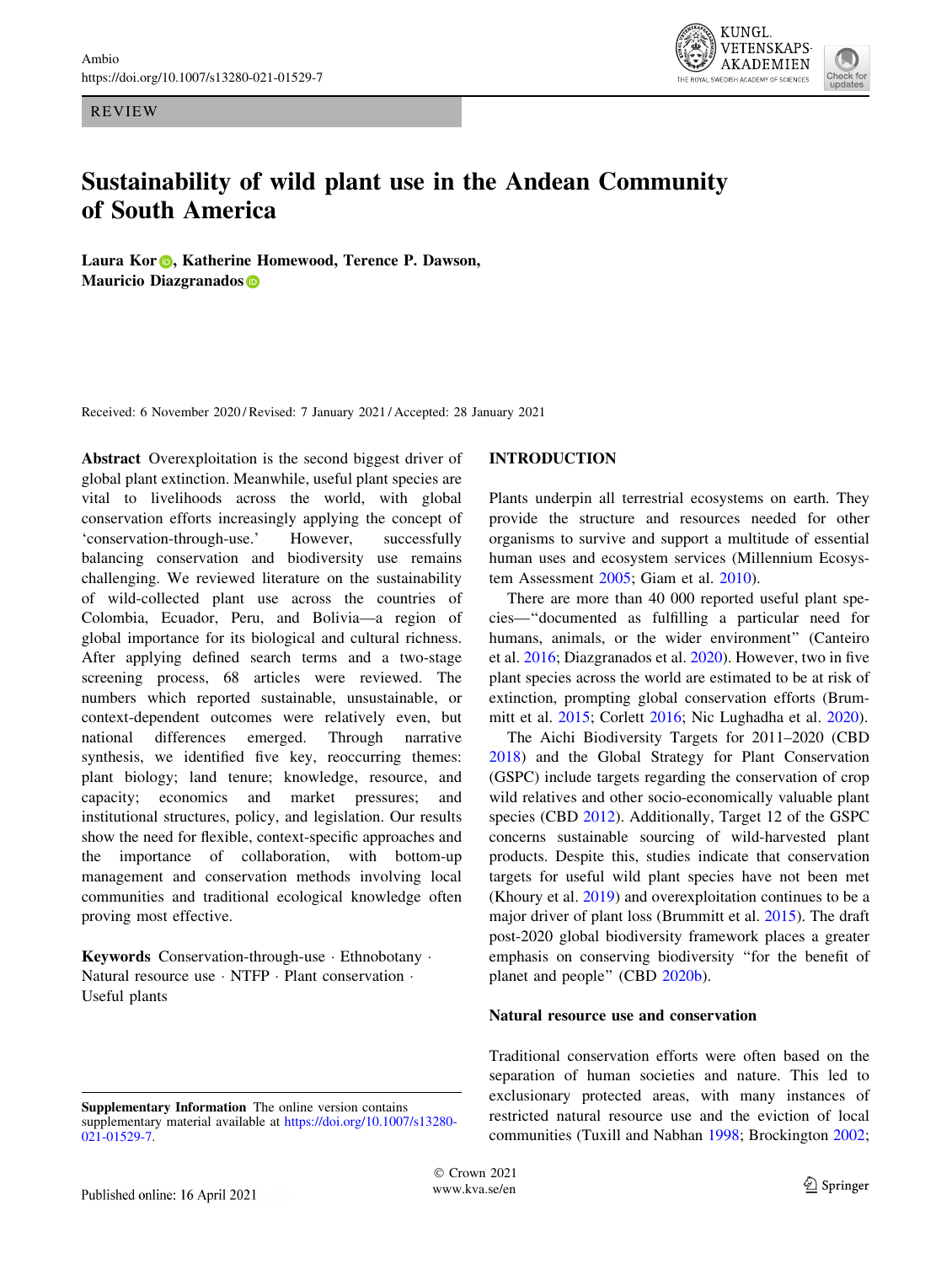Robbins [2012](#page-15-0)). While the importance of biodiversity to humans has gained increasing recognition, so too has the importance of understanding the human dimensions of conservation and community involvement.

The concept that biodiversity conservation can be incentivized through the use of wild natural resources is often referred to as 'incentive-driven conservation' or 'conservation-through-use' (Freese [1997;](#page-14-0) Hutton and Leader-Williams [2003](#page-14-0); Cooney [2007\)](#page-13-0). This has numerous potential benefits, including the less destructive alternative that resource harvesting provides compared to other land uses; its contribution to the welfare of local communities; and its role in increasing the perceived value of habitats, incentivizing protection (Bennett [2002;](#page-13-0) Bussmann [2002](#page-13-0)). However, the conservation-through-use approach assumes sustainable resource use—''in a way and at a rate that does not lead to the long-term decline of biological diversity'' (UN [1992](#page-15-0))—an outcome often difficult to achieve in practice (Hutton and Leader-Williams [2003\)](#page-14-0).

Despite the debates surrounding the concept, conservation-through-use is applied in conservation programs and research across the world. A Policy Statement on Sustainable Use of Wild Living Resources was published in 2000 by the International Union for Conservation of Nature (IUCN), placing it firmly in the conservation toolbox (IUCN [2000](#page-14-0)).

The increasing application of conservation-through-use approaches to plant and habitat conservation has resulted in a growing body of relevant literature (De Jong et al. [2000](#page-13-0); Marshall et al. [2006\)](#page-14-0). Some theoretical reviews and critiques have been published, particularly in the context of non-timber forest products (NTFPs) (Bennett [2002;](#page-13-0) Newton [2008](#page-14-0)). However, large-scale comparative reviews of studies relevant to the sustainability of wild plant use are lacking. While overexploitation of plants is the second biggest driver of extinction after habitat loss, plant use is also vital to the livelihoods and worldviews of many rural and indigenous populations globally (Newton [2008](#page-14-0)).

#### The Andean community

The tropical Andean countries of Colombia, Bolivia, Peru, and Ecuador support a significant proportion of global biodiversity. Colombia, Peru, and Ecuador are recognized as 'megadiverse' (UN-WCMC [2014](#page-15-0)) and the region includes the biodiversity hotspots of the Chocó-Darien and Tropical Andes (Myers et al. [2000](#page-14-0)), the latter considered the global epicenter for biodiversity (Gonda [2020\)](#page-14-0). These countries are party to the Andean Community (CAN) trade bloc and jointly formed the Andean Regional Biodiversity Strategy (Guinand and Gutiérrez [2005\)](#page-14-0). Additionally, they are all signatories of the Convention on Biological Diversity's (CBD) Nagoya Protocol.

The area's high biological and cultural diversity has led to many ethnobotanical studies (Albuquerque et al. [2013](#page-13-0); Paniagua-Zambrana and Bussmann [2020\)](#page-15-0) and the formation of GELA (Grupo Etnobotánico Latinoamericano). Meanwhile, environmental pressures and conservation efforts have been widely documented, including conservation-through-use (Bussmann [2002;](#page-13-0) Cuoco and Cronan [2009](#page-13-0); Fadiman [2019](#page-13-0)). However, there remains a lack of comparative studies which draw together and evaluate existing management and conservation of useful wild plant species in the area.

This study aimed to review literature on the sustainability of wild plant use across the Andean Community (Colombia, Peru, Ecuador, Bolivia). Our focus on wildcollected species reflects the conservation targets of the GSPC and refers to plants collected in natural or seminatural ecosystems, as opposed to intensely cultivated plantations such as agricultural or silvicultural systems (Heywood [1999\)](#page-14-0). We included studies that investigated the sustainability of existing use, management, and collection practices (Sheldon et al. [1997](#page-15-0)); projects which were implemented specifically for the conservation of useful plant species; and relevant comment articles and reviews.

The main objectives of this review were to summarize and evaluate (1) the characteristics of studies on in situ conservation and management of useful wild-collected plant species in the Andean Community; (2) factors identified as driving unsustainable harvest or loss of useful wild-collected plant species; and (3) outcomes and recommendations for sustainable management. Based on the CBD's definition of sustainable use [\(1992](#page-13-0)), we define it in this paper as the ''use of wild plants in a way and at a rate that does not lead to the long-term decline of botanical diversity, thereby maintaining traditional knowledge associated with its use and its potential to meet the needs and aspirations of present and future generations.'' Based on results, key themes are highlighted and recommendations for conservation and management are proposed.

## METHODS

## Literature searches

We used a systematic search strategy for this study (Pullin and Stewart [2006\)](#page-15-0), forming search terms by combining three main concepts: location; useful plant species; and conservation or sustainable management. Relevant alternative expressions and wildcard operators were determined through search term scoping and merged with Boolean operators to form search strings in English and Spanish (Table [S1](https://doi.org/10.1007/s13280-021-01529-7)). We performed bibliographic searches in the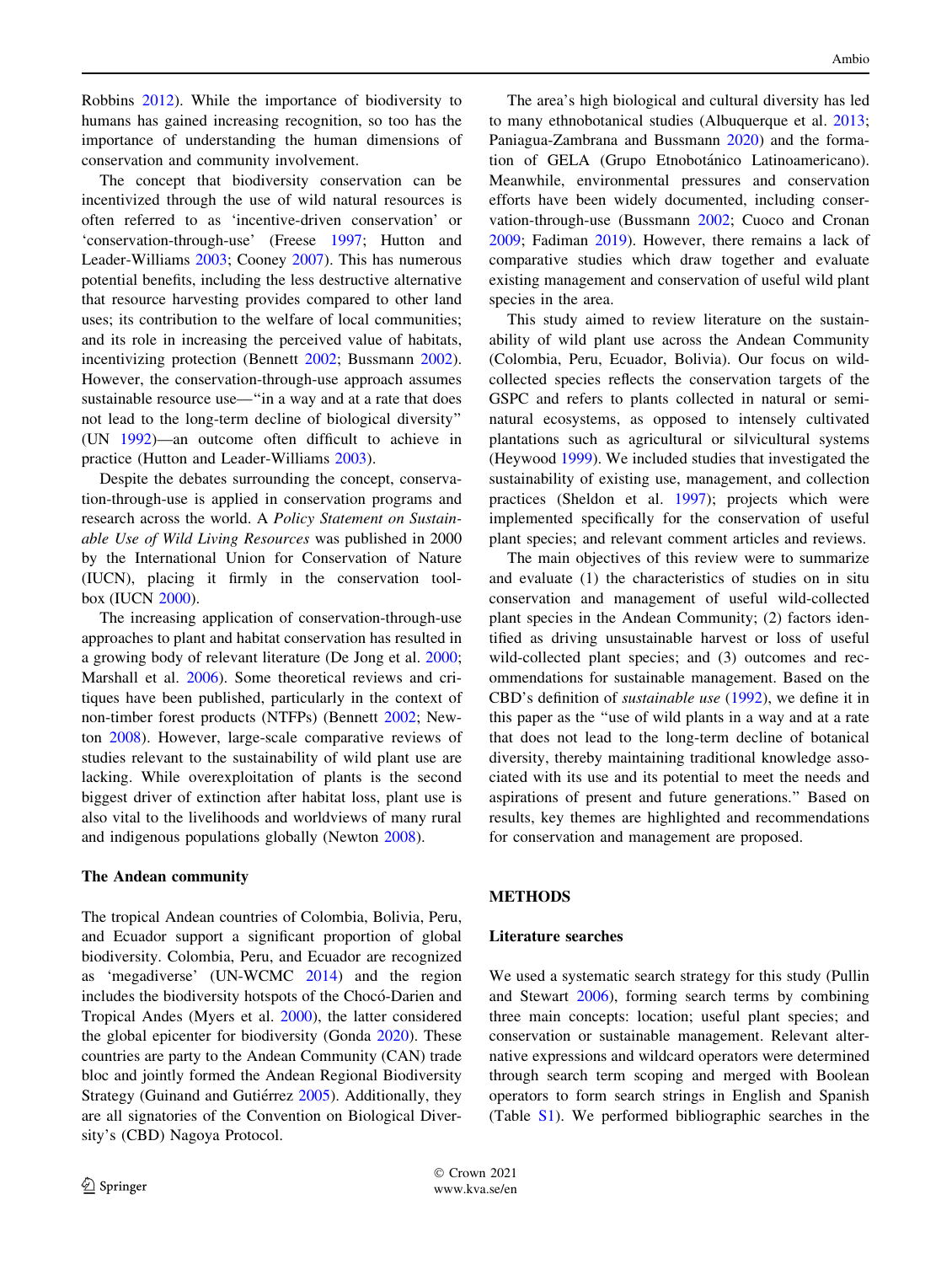<span id="page-2-0"></span>Scopus and Web of Knowledge databases in April to May 2020.

Results were imported to the reference management software Endnote (version X9) and duplicates deleted. We included both primary and secondary literature results.

# Selection of literature

All results from the bibliographic search were subject to a two-stage screening process. Primary screening was based on titles and abstracts, with the full texts of resulting references screened in the second stage (Fig. 1). We applied set eligibility criteria, excluding studies which did not meet any one or more of the following:

- 1. Full text: the whole text of the reference could be sourced. This included searching online, in accessible libraries, and contacting authors where necessary.
- 2. Scientific merit: the document was subject to a form of peer-review to ensure validation of the academic work, including journal articles, book chapters, reports by governmental and non-governmental organizations (NGO), policy documents, botanic garden data, and PhD theses.
- 3. Location: the study was at least partially undertaken in Colombia, Ecuador, Peru, or Bolivia.
- 4. Ethnobotanical interest: the study included information on useful wild-collected plant species.
- 5. Biodiversity conservation relevance: the study was relevant to sustainable resource management or in situ

conservation of wild species. This included assessments of the drivers of useful wild plant loss, existing management practices, introduced conservation measures, protected areas, policy and regulation, and conservation recommendations.

In defining 'wild plants,' we referred to the four phases of domestication for field and tree crops defined by Harris and Hillman [\(1989](#page-14-0)) and Wiersum [\(1997](#page-15-0)), respectively. We included studies on systems falling within definitions of domestication phases one and two, with phases three and four excluded (Wiersum [1997\)](#page-15-0):

Phase 1. Harvesting of useful wild plants by gathering/collection in uncontrolled, open access, natural habitats (included in review).

Phase 2. Systematic collection of wild plants with tending of valued species in natural habitats, or selective cultivation of useful species by artificial in situ regeneration with small-scale land clearance (included in review).

Phase 3. Cultivation of selected species in artificially established plantations or systems with larger-scale land clearance and systematic tillage (not included in review).

Phase 4. Cultivation of domesticated plant species as crops or in intensively managed plantations (not included in review).

# Data extraction and synthesis

Due to the nature of the research questions and heterogeneity of the studies involved, we applied narrative synthesis in the review (Pullin and Stewart [2006](#page-15-0)). A



Fig. 1 Flowchart of search and screening results for the conservation and management of useful wild plant species in the Andean Community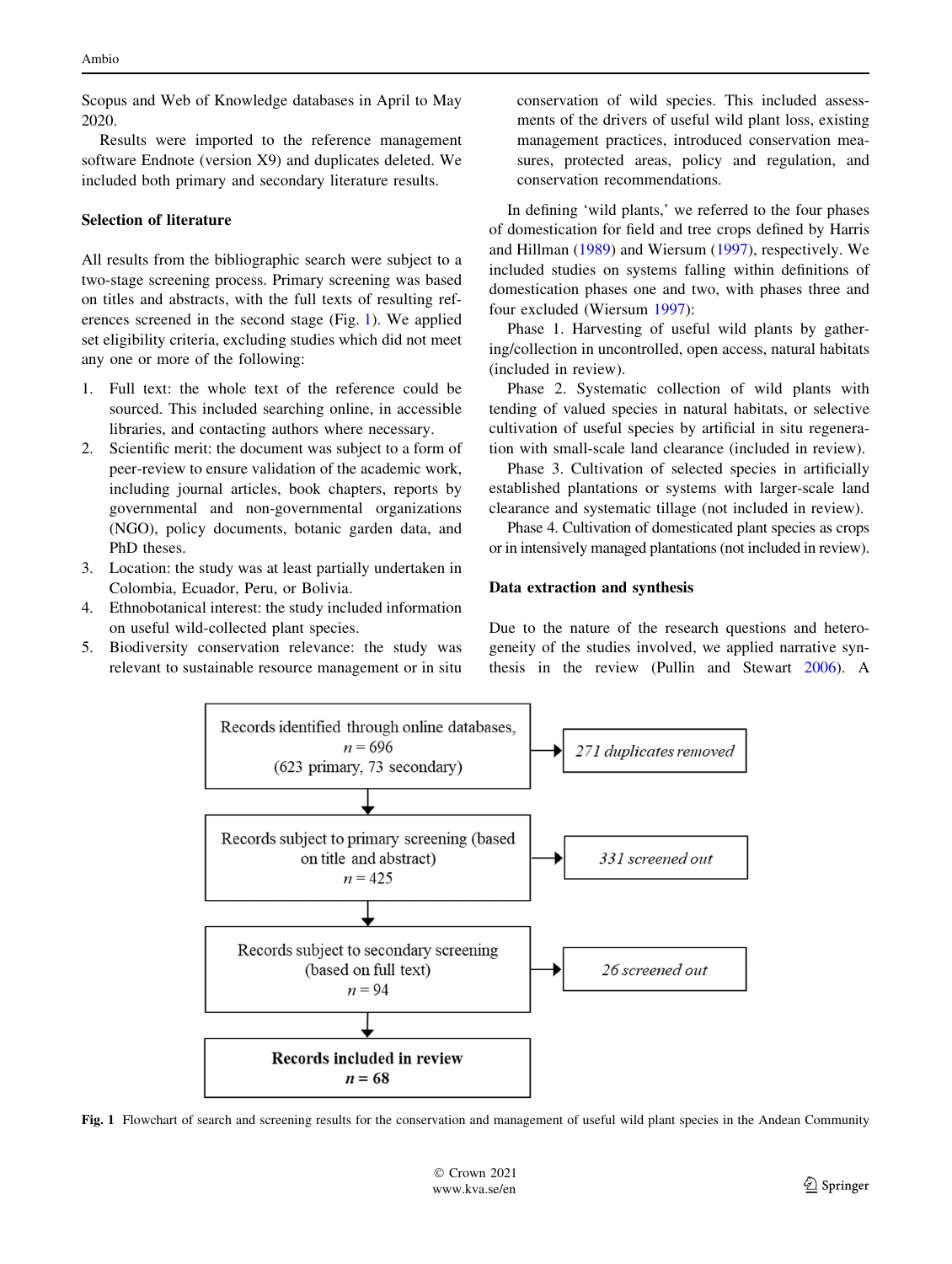<span id="page-3-0"></span>standardized data extraction table was developed to record information for each study, including study countries, biomes, useful plant categories, focal taxa, social communities, and an assessment on whether existing sustainable harvesting or successful management intervention was achieved (Table [S2](https://doi.org/10.1007/s13280-021-01529-7)).

Useful plants were categorized grouped within ten categories of use, in accordance with the World Checklist of Useful Plant Species (Diazgranados et al. [2020\)](#page-13-0), applying a simplified version of the 'Level 1 States' described in the Economic Botany Data Collection Standard (EBDCS) (Cook [1995\)](#page-13-0) (Table 1). Categories were allocated based on the uses focused on by each study's authors, rather than all the known uses of the species. Where studies did not have a focal category or categories, but gave an overview of all uses, this field was described as 'all.' The EBDCS was developed as part of the International Working Group on Taxonomic Databases (TDWG) and adopted as a standard by the International Union of Biological Sciences (TDWG [1995](#page-15-0)). Despite the EBDCS being successfully applied by ethnobotanists investigating plant uses in many parts of the world (Grace et al. [2020;](#page-14-0) Tellez et al. [2020;](#page-15-0) Ulian et al. [2020\)](#page-15-0), it is not universally accepted, and some modifications have been proposed (Ulian et al. [2017](#page-15-0); Diazgranados et al. [2018\)](#page-13-0). Other related standards exist, such as the IUCN's General Use and Trade Classification Scheme (IUCN [2020\)](#page-14-0), developed to record the end uses of wild-harvested species. It has several overlapping categories with the Level 1 States of the EBDCS, but it is also applied to wild animals and therefore less specific to plant use. Some authors continue not to use a standardized schema (Stepp and Thomas [2010](#page-15-0)), or prefer to apply standards developed in other fields to categorize more specific uses, such as the World Health Organization's (WHO) International Classification of Diseases (ICD) in studies of plant medicinal uses (Heinrich et al. [2009;](#page-14-0) Staub

et al. [2015\)](#page-15-0). We chose to apply the modified version of the EBDCS following its use for the latest State of the World's Plants and Fungi report 2020 (Antonelli et al. [2020](#page-13-0)).

Biomes and ecoregions were categorized by comparing the study location or locations against the Terrestrial ecoregions of the world: a new map of life on Earth (Olson et al. [2001](#page-14-0)). Combinations were possible for several of the fields in the data extraction table.

Based on the results and conclusions of the authors, we classified whether the harvesting regime or conservation intervention investigated was sustainable. Where sustainable harvesting was found to occur under only certain contexts, this was classified as 'variable' (Table [S2](https://doi.org/10.1007/s13280-021-01529-7)).

We characterized studies against key variables such as country, year of publication, and plant use. We conducted Chi-square tests and Fisher's exact tests in R (R Core Team [2020](#page-15-0)) to assess statistical variations in publication trends and results. Qualitative analyses were then undertaken, based on drawing out key information, results, and recommendations relevant to three research questions:

- 1. What are the key drivers of sustainable and unsustainable harvesting and maintenance or loss of useful wild plant species?
- 2. What existing management practices or conservation interventions have been assessed and how successful are they in sustainable use?
- 3. What recommendations have been made to improve conservation and management outcomes?

# **RESULTS**

The preliminary search returned 425 unique records across the two databases. Following the first stage of screening,

| Level 1 category        | Description                                                                                                                                                                                                                 |
|-------------------------|-----------------------------------------------------------------------------------------------------------------------------------------------------------------------------------------------------------------------------|
| Animal food (AF)        | Forage and fodder for vertebrate animals                                                                                                                                                                                    |
| Environmental uses (EU) | Examples include intercrops and nurse crops, ornamentals, barrier hedges, shade plants, windbreaks,<br>soil improvers, etc.                                                                                                 |
| Fuels (FU)              | Wood, charcoal, petroleum substitutes, etc. separated from materials because of their importance                                                                                                                            |
| Gene sources (GS)       | Wild relatives of major crops which may be valuable for breeding programs                                                                                                                                                   |
| Human food (HF)         | Food and beverages for humans only                                                                                                                                                                                          |
| Invertebrate food (IF)  | Plants eaten by invertebrates which are useful to humans (e.g., silkworms)                                                                                                                                                  |
| Materials (MA)          | Woods, fibers, cork, cane, tannins, latex, gums, etc. and their derived products                                                                                                                                            |
| Medicines (ME)          | Both human and veterinary                                                                                                                                                                                                   |
| Poisons (PO)            | Plants which are poisonous to vertebrates and invertebrates, both accidentally and usefully (e.g., for hunting and<br>fishing)                                                                                              |
| Social uses (SU)        | Plants used for social purposes not definable as food or medicines. Such as smoking materials, hallucinogens and<br>psychoactive drugs, contraceptives and abortifacients, and plants with ritual or religious significance |

Table 1 The categories used to classify useful plants investigated in each study reviewed, as defined in Diazgranados et al. ([2020\)](#page-13-0)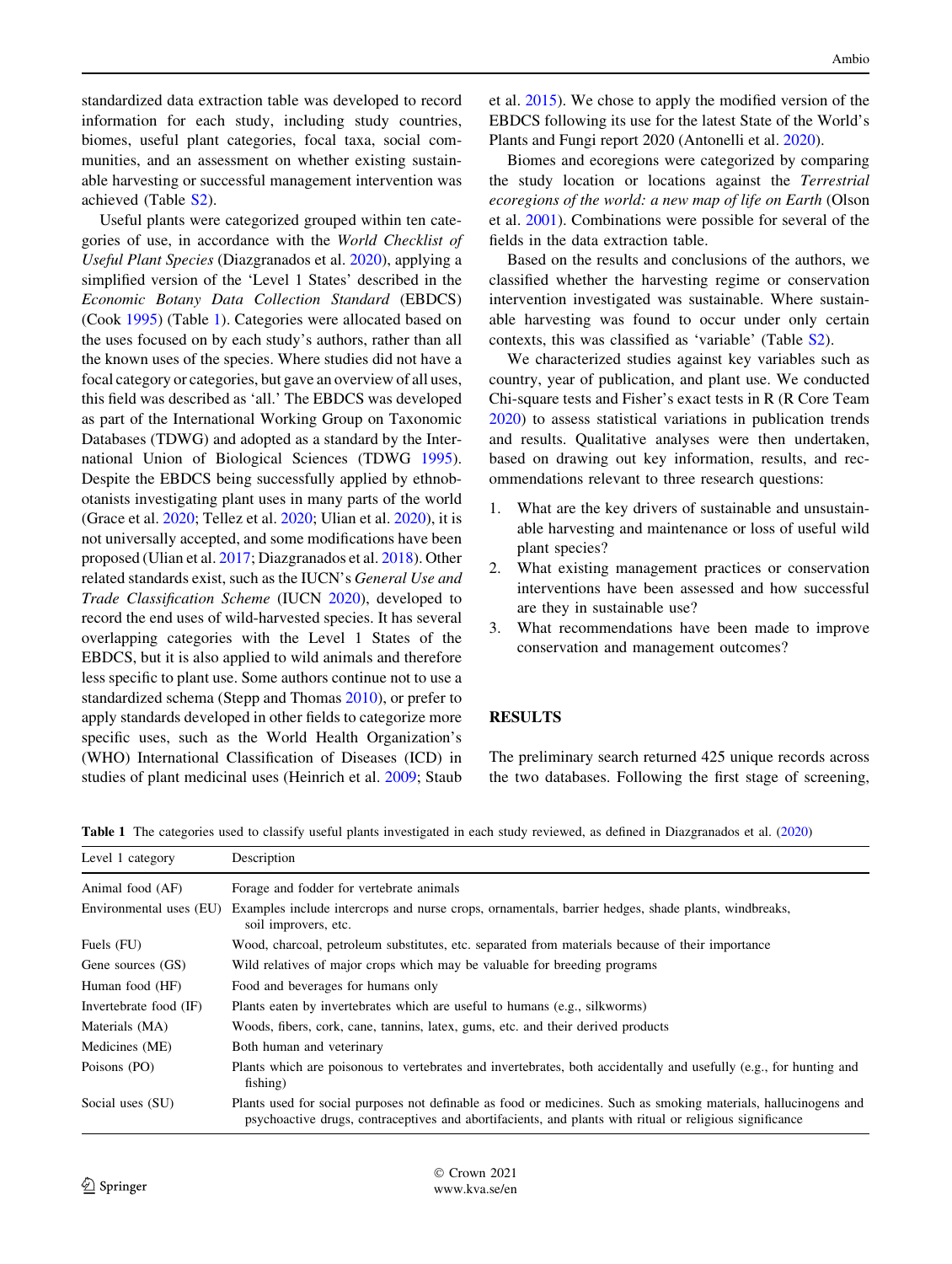we reviewed the full text of 94 records against the eligibility criteria, with 68 records included in the review (Fig. [1;](#page-2-0) Table [2](#page-5-0)).

# Characteristics of studies

Publication year ranged from 1987 to 2019, with 96% of studies published since 2000 (Fig. [S1\)](https://doi.org/10.1007/s13280-021-01529-7). There was a relatively even split in the number of studies undertaken across the four Andean Community countries ( $\chi^2 = 3.9$ , df = 3,  $p = 0.267$ ) (Fig. [2\)](#page-7-0). Study number in Colombia has increased the most rapidly in recent years, with 57% of the 21 studies published since 2013 at least partially undertaken there.

The number of studies was unevenly distributed across biome types ( $\chi^2 = 189.9$ , df = 6,  $p < 0.001$ ). Most were undertaken in tropical and subtropical moist broadleaf forests  $(74\%)$ , as defined by Olson et al.  $(2001)$  $(2001)$  (Table [2](#page-5-0); Fig. [S2](https://doi.org/10.1007/s13280-021-01529-7)). These were primarily conducted in the Southwest Amazon moist forests ecoregion, which extend across the Andean countries of Peru and Bolivia.

Studies most commonly investigated all plant uses  $(n = 32, 47\%)$ , often in the context of non-timber forest products (NTFPs). Where specific uses were focused on, this was unevenly distributed ( $\chi^2 = 40.9$ , df = 5, p < 0.001); 'human food'  $(n = 20)$  and 'materials'  $(n = 14)$  were most commonly investigated (Table [2](#page-5-0); Fig. [3](#page-8-0)a). Most studies did not focus on specific taxa, instead investigating all species within the study context ( $n = 37, 54\%$ ). Where this was not the case, palms (Areceae) were the most frequently studied family (19 records investigated individual palm species or the family) and the Brazil nut (Bertholletia excelsa Bonpl.)  $(n = 9)$  was the single most common case study species.

Thirty-six studies included an assessment of harvesting sustainability. Most indicated that sustainable long-term harvesting was not achieved  $(n = 14, 39\%;$  Table [2](#page-5-0)) but there was a relatively even split between conclusions of whether harvesting was sustainable, unsustainable, or context-dependent ( $\chi^2 = 1.2$ , df = 2, p = 0.558). Nine instances of sustainable harvesting or successful management were documented, and 13 studies reported sustainable harvesting under certain circumstances (Weigend and Dostert [2005](#page-15-0); Manzi and Coomes [2009](#page-14-0)). There were national differences  $(p<0.05,$  Fisher's exact test). Colombia had the highest percentage of studies reporting unsustainable outcomes (86%), while Bolivia, Peru, and Ecuador had more comparable results ( $p > 0.05$  when Colombia removed from analysis), with 30, 25, and 20%, respectively (Fig. [3b](#page-8-0)).

## Narrative synthesis

The studies reviewed included assessments of whether case studies of existing plant harvest were sustainable (Coomes [2004](#page-13-0); Mesa-C and Galeano [2013](#page-14-0)); evaluations of conser-vation interventions (Horn et al. [2012;](#page-14-0) García et al. [2013](#page-14-0)), laws and policies (Guariguata et al. [2008](#page-14-0); Duchelle et al. [2012](#page-13-0)); impacts of certification schemes (Pacheco and Cronkleton [2008;](#page-15-0) Quaedvlieg et al. [2014](#page-15-0)); attempts to establish new NTFPs (Cuoco and Cronan [2009;](#page-13-0) Vennetier et al. [2012\)](#page-15-0); and more general reviews (O'Neill et al. [2001](#page-14-0)).

Despite the differences in study types, key themes emerged related to our research questions. Certain drivers of unsustainable harvesting and the loss of useful wild plant species arose repeatedly, and these factors were often also the focus for conservation and management recommendations and interventions. We categorized the drivers for useful plant loss and recommendations for sustainable harvesting as related to five key themes: plant biology; land tenure; knowledge, resource, and capacity; economics and market pressures; institutional structures, policy, and legislation.

#### Plant biology

The biological characteristics of species were frequently highlighted as important determinants of sustainable plant use across the studies reviewed. This includes plants' regeneration capacity (De Jong et al. [2000](#page-13-0)), population size and density (Horn et al. [2012](#page-14-0)), and the habitat character-istics of harvesting locations (Svenning and Macía [2002\)](#page-15-0).

Insufficient biological information on useful plant species has been cited as a driver of unsustainable harvesting, making it difficult to determine conservation status and appropriate management (Bennett [2002](#page-13-0)). Authors therefore highlighted the need to improve biological knowledge as a key conservation recommendation (Bruiton [1999](#page-13-0); Sven-ning and Macía [2002;](#page-15-0) Stoian [2004;](#page-15-0) Marshall et al. [2006](#page-14-0); Isaza et al. [2017\)](#page-14-0). The basic biology, growth rates, and cultivation potential of Krameria lappacea (Dombey) Burdet & B.B.Simpson were investigated by Weigend and Dostert ([2005\)](#page-15-0), who successfully designed a local management plan for this medicinal and dye plant in Peru.

Certain plant traits are more likely to result in unsustainable use. Due to differences in survival probabilities and growth rates, models projected that palm fruit harvesting by Amazonian communities in Colombia have led to declining Euterpe precatoria Mart. populations, while Mauritia flexuosa L.f. remains stable (Isaza et al. [2017](#page-14-0)). However, favorable biological traits do not guarantee conservation success. The extraction of palm hearts, an NTFP with a large international market, drives the destructive felling of solitary palm species (single stemmed), with local extinctions of Euterpe edulis Mart. caused by overharvesting (Galetti and Fernández [1998](#page-14-0)). Non-destructive harvesting of caespitose palms (multiple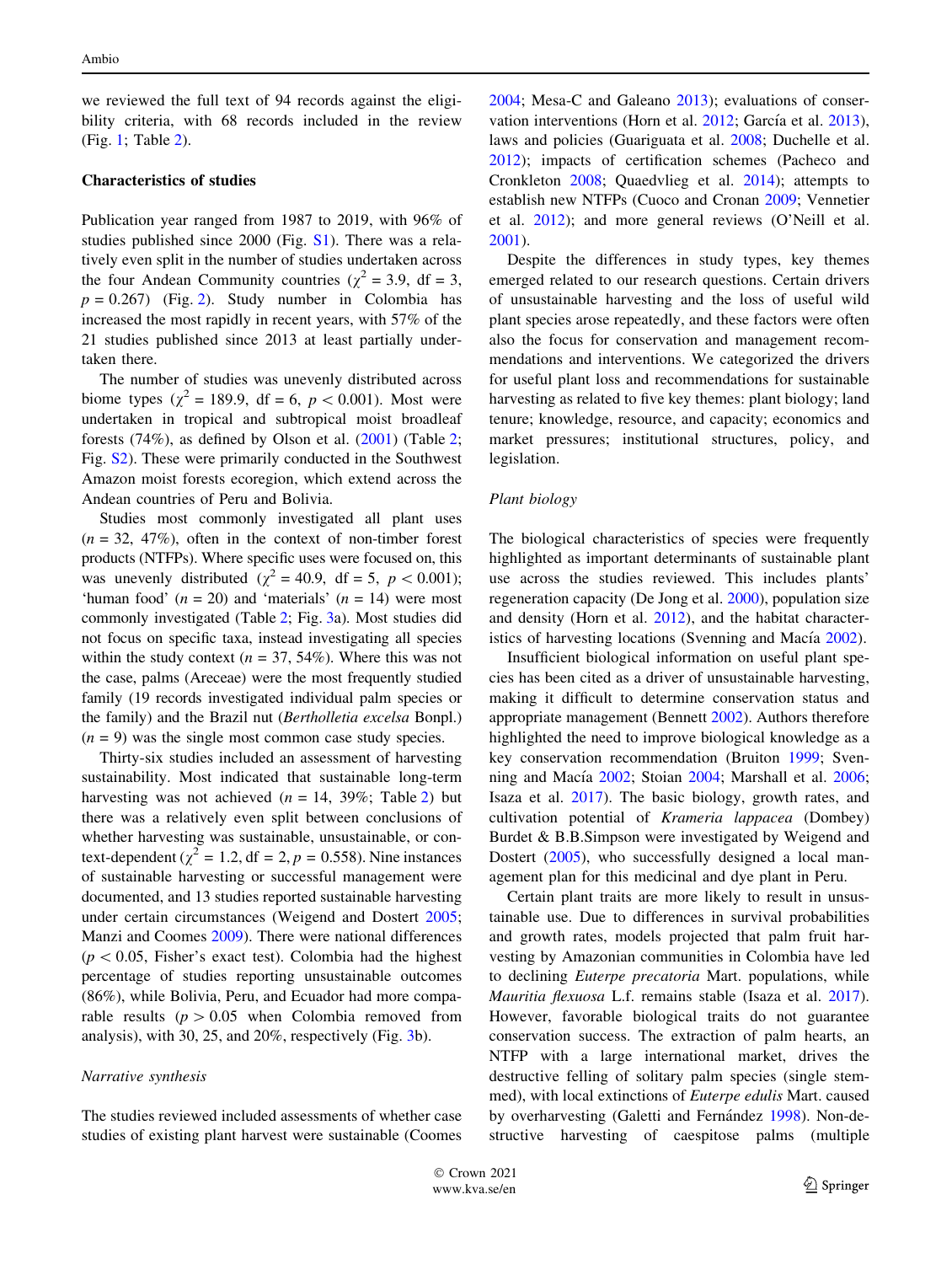<span id="page-5-0"></span>Table 2 Characteristics of studies included in the review on the conservation and management of useful wild plant species in the Andean Community

| Reference                 | Year<br>published | Reference type   | Study countries <sup>a</sup>     | Biomes <sup>b</sup>       | Useful plant<br>categories <sup>c</sup> | Sustainability <sup>d</sup> |
|---------------------------|-------------------|------------------|----------------------------------|---------------------------|-----------------------------------------|-----------------------------|
| Rodríguez-Calderón et al. | 2019              | Article          | Colombia                         | F                         | All                                     | n/a                         |
| Balslev et al.            | 2010              | Article          | Peru                             | F                         | HF; MA                                  | Unsustainable               |
| Fadiman                   | 2008              | Article          | Ecuador                          | F                         | MA                                      | n/a                         |
| Coomes                    | 2004              | Article          | Peru                             | $\mathbf F$               | MA                                      | Unsustainable               |
| O'Neill et al.            | 2001              | Article          | Peru                             | F                         | All                                     | n/a                         |
| Gray et al.               | 2015              | Article          | Ecuador                          | $\mathbf F$               | All                                     | Variable                    |
| García et al.             | 2013              | Article          | Colombia                         | $F$ ; M                   | MA                                      | Sustainable                 |
| García et al.             | 2016              | Article          | Colombia                         | $\mathbf F$               | MA                                      | Unsustainable               |
| Kalliola and Flores       | 2011              | Article          | Peru                             | $\mathbf F$               | HF                                      | Sustainable                 |
| de la Torre et al.        | 2011              | Article          | Colombia, Ecuador, Peru, Bolivia | n/a                       | All                                     | n/a                         |
| Phillips et al.           | 1994              | Article          | Peru                             | $\mathbf F$               | All                                     | n/a                         |
| Prance et al.             | 1987              | Article          | Bolivia                          | $\mathbf{F}$              | All                                     | n/a                         |
| Rodríguez and Maldonado   | 2009              | Article          | Colombia                         | F                         | All                                     | n/a                         |
| Gavin and Anderson        | 2007              | Article          | Peru                             | F                         | All                                     | n/a                         |
| Willem et al.             | 2019              | Article          | Peru                             | F                         | HF                                      | Variable                    |
| Quaedvlieg et al.         | 2014              | Article          | Peru                             | $\mathbf F$               | HF                                      | n/a                         |
| Pyhälä, et al.            | 2006              | Article          | Peru                             | $\mathbf F$               | All                                     | n/a                         |
| Bussmann and Sharon       | 2014              | Article          | Peru; Ecuador                    | F                         | <b>ME</b>                               | n/a                         |
| Bussmann et al.           | 2008              | Article          | Peru                             | S                         | ME                                      | n/a                         |
| Duchelle                  | 2007              | Article          | Ecuador                          | $\mathbf F$               | All                                     | n/a                         |
| Thomas et al.             | 2017              | Article          | Peru                             | F                         | HF                                      | n/a                         |
| Ramirez                   | 2005              | Article          | Colombia                         | F                         | ME                                      | n/a                         |
| Álvarez Salas et al.      | 2016              | Article          | Colombia                         | F                         | HF                                      | n/a                         |
| Cronkleton et al.         | 2012              | Article          | Bolivia                          | F                         | HF; MA                                  | Unsustainable               |
| Coomes and Burt           | 2001              | Article          | Peru                             | F                         | FU                                      | Variable                    |
| Duchelle et al.           | 2011              | Article          | Bolivia                          | $\mathbf F$               | HF                                      | n/a                         |
| Guariguata et al.         | 2008              | Article          | Bolivia                          | F                         | HF; MA                                  | n/a                         |
| Kvist et al.              | 2001              | Article          | Peru                             | $\mathbf F$               | All                                     | Variable                    |
| Pacheco and Cronkleton    | 2008              | Technical report | Bolivia                          | $\mathbf{F}$              | HF                                      | n/a                         |
| Nebel                     | 2001              | Article          | Peru                             | F                         | All                                     | n/a                         |
| Duchelle et al.           | 2012              | Article          | Peru; Bolivia                    | F                         | HF; MA                                  | Variable                    |
| Vennetier et al.          | 2012              | Technical report | Bolivia                          | D                         | HF                                      | n/a                         |
| De Jong et al.            | 2000              | Article          | Bolivia; Peru                    | n/a                       | All                                     | n/a                         |
| Vallejo et al.            | 2016              | Article          | Colombia                         | $\boldsymbol{\mathrm{F}}$ | HF                                      | Unsustainable               |
| Hoch et al.               | 2009              | Article          | Peru; Ecuador; Bolivia           | $_{\rm F}$                | MA; All                                 | Variable                    |
| Vallejo et al.            | 2014              | Article          | Colombia                         | $_{\rm F}$                | HF                                      | Unsustainable               |
| Gavin                     | 2009              | Article          | Peru                             | $\mathbf F$               | All                                     | n/a                         |
| Herrero-Jáuregui et al.   | 2013              | Article          | Colombia, Ecuador, Peru, Bolivia | $\mathbf F$               | HF; ME; MA; EU                          | n/a                         |
| Isaza et al.              | 2017              | Article          | Colombia                         | $\boldsymbol{\mathrm{F}}$ | HF                                      | Unsustainable               |
| Rodríguez et al.          | 2018              | Article          | Colombia                         | S                         | $\mathbf{All}$                          | Unsustainable               |
| Svenning and Macía        | 2002              | Article          | Ecuador                          | $_{\rm F}$                | $\rm MA$                                | Variable                    |
| Fadiman                   | 2019              | Article          | Ecuador                          | $\boldsymbol{\mathrm{F}}$ | $\rm MA$                                | Unsustainable               |
| Weigend and Dostert       | 2005              | <b>Bulletin</b>  | Peru                             | X                         | $\operatorname{\mathsf{ME}}$            | Sustainable                 |
| Kiehn                     | 2004              | Article          | Ecuador                          | F                         | $\mathop{\rm All}\nolimits$             | Variable                    |
| Argüello and Aguilar      | 2006              | <b>Bulletin</b>  | Ecuador                          | G                         | ME                                      | Sustainable                 |
| Horn et al.               | 2012              | Article          | Peru                             | $\boldsymbol{\mathrm{F}}$ | HF                                      | Unsustainable               |
| Bennett                   | 2002              | Article          | Ecuador                          | $\boldsymbol{\mathrm{F}}$ | All                                     | n/a                         |
|                           |                   |                  |                                  |                           |                                         |                             |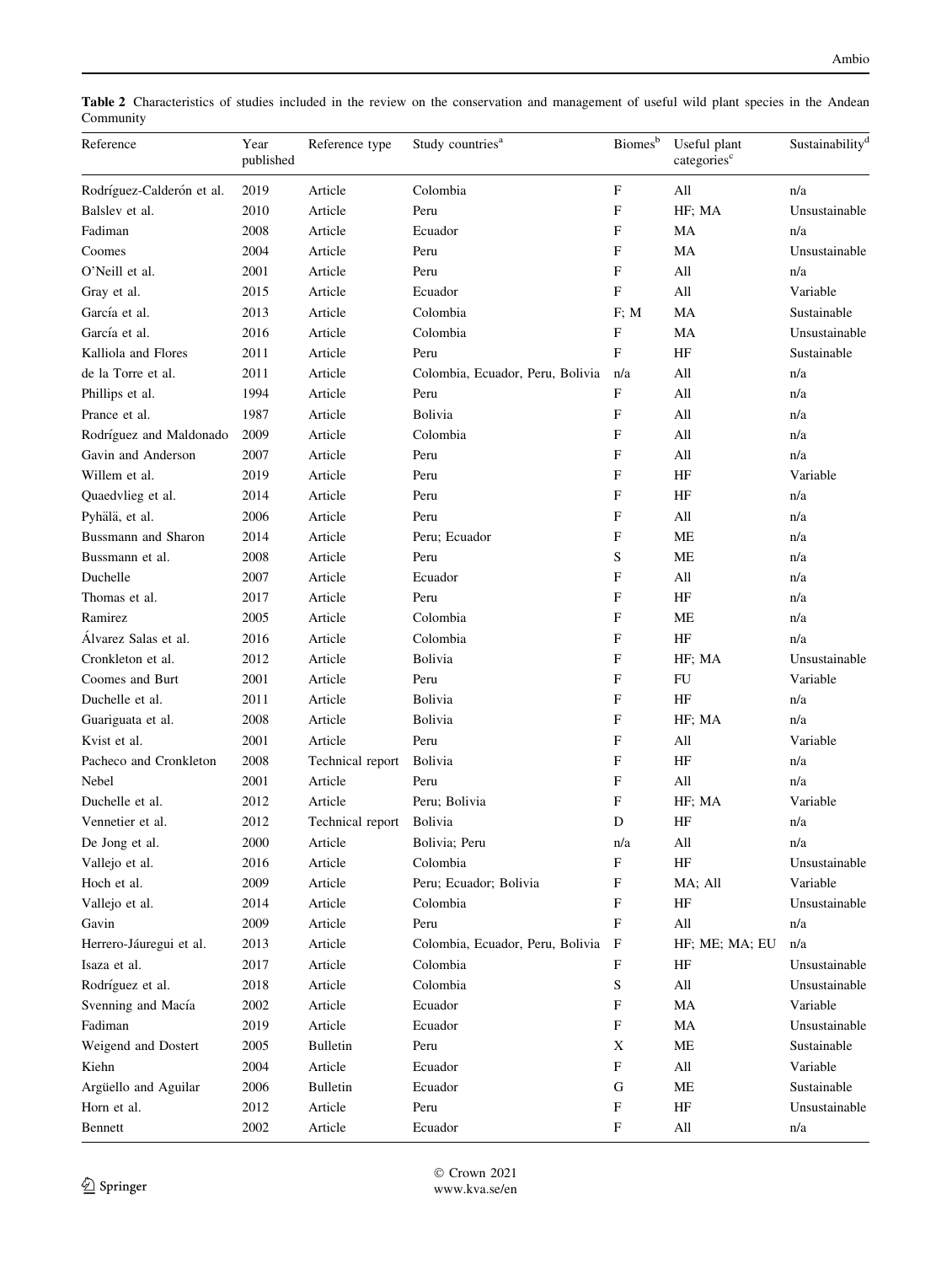#### Table 2 continued

| Reference               | Year<br>published | Reference type   | Study countries <sup>a</sup>     | Biomes <sup>b</sup> | Useful plant<br>categories <sup>c</sup> | Sustainability <sup>d</sup> |
|-------------------------|-------------------|------------------|----------------------------------|---------------------|-----------------------------------------|-----------------------------|
| Sælemyr                 | 2004              | Article          | Ecuador                          | S                   | All                                     | Sustainable                 |
| Manzi and Coomes        | 2009              | Article          | Peru                             | $\mathbf{F}$        | HF                                      | Sustainable                 |
| Horn et al.             | 2018              | Article          | Peru                             | $\mathbf{F}$        | HF                                      | n/a                         |
| <b>Bruiton</b>          | 1999              | Technical report | Ecuador                          | n/a                 | <b>ME</b>                               | n/a                         |
| Hofstede et al.         | 2011              | Book chapter     | Ecuador                          | S: F                | All                                     | Sustainable                 |
| Cuoco and Cronan        | 2009              | Article          | Ecuador                          | F                   | <b>SU</b>                               | Unsustainable               |
| Mesa-C and Galeano      | 2013              | Article          | Colombia                         | $\mathbf{F}$        | All                                     | Unsustainable               |
| Laureto and Cianciaruso | 2017              | Article          | Colombia                         | n/a                 | All                                     | n/a                         |
| Janni and Bastien       | 2000              | Article          | Bolivia                          | $\mathbf F$         | <b>ME</b>                               | n/a                         |
| Marshall et al.         | 2006              | Technical report | Bolivia                          | F                   | All                                     | Variable                    |
| Morsello et al.         | 2012              | Article          | Bolivia                          | F; G                | <b>MA</b>                               | Variable                    |
| Newton et al.           | 2006              | Article          | <b>Bolivia</b>                   | $\mathbf{F}$        | All                                     | Variable                    |
| Nuzzo and Aubertin      | 2007              | Article          | Bolivia                          | D                   | MA                                      | n/a                         |
| Pedersen and Skov       | 2001              | Article          | Ecuador                          | n/a                 | All                                     | Sustainable                 |
| Paneque-Gálvez et al.   | 2018              | Article          | Bolivia                          | F; G                | All                                     | n/a                         |
| Reyes-García et al.     | 2011              | Article          | <b>Bolivia</b>                   | F; G                | All                                     | Variable                    |
| Reyes-Garcia et al.     | 2007              | Article          | Bolivia                          | F; G                | All                                     | Variable                    |
| Sosnowska et al.        | 2015              | Article          | Peru                             | $\mathbf{F}$        | All                                     | Sustainable                 |
| Thomas et al.           | 2011              | Article          | <b>Bolivia</b>                   | D                   | <b>FU</b>                               | Unsustainable               |
| Camara-Leret et al.     | 2014              | Article          | Colombia, Ecuador, Peru, Bolivia | F: S                | A11                                     | n/a                         |
| Stoian                  | 2004              | Book chapter     | Bolivia                          | $\mathbf F$         | HF                                      | Unsustainable               |

<sup>a</sup>Where studies were undertaken in multiple countries, only those in the Andean Community are listed

<sup>b</sup>Defined as per Olson et al. [\(2001](#page-14-0)). Abbreviations: F, Tropical and subtropical moist broadleaf forests; D, Tropical and subtropical dry broadleaf forests; G, Tropical and subtropical grasslands, savannas, and shrublands; S, Montane grasslands and shrubland; X, Deserts and xeric shrublands; M, Mangroves; n/a biome type was not relevant

<sup>c</sup>See Table [1](#page-3-0). 'All' indicates that all plant uses were characterized rather than focusing on particular categories

d Sustainability of harvesting regime or conservation intervention, based on results and conclusions of the study. 'Variable' if sustainable harvesting occurred only under certain contexts; 'n/a' if no relevant assessment was undertaken

stemmed) is possible and has been promoted as an opportunity for sustainable resource use (Stoian [2004](#page-15-0)), yet overharvesting remains a problem (Vallejo et al. [2014](#page-15-0)).

# Land tenure and access rights

Individual and community decisions on natural resource management are significantly affected by land tenure—the way in which rights to use land and associated responsibilities are granted (FAO [2002](#page-13-0)).

Overharvesting of the Chiquitania almond Dipteryx alata Vogel was recorded on effectively open access 'community lands' following its commercialization in Bolivian communities (Vennetier et al. [2012\)](#page-15-0). Similarly, E. oleracea's location on communal land in Colombia contributed to unsustainable harvesting (Vallejo et al. [2016](#page-15-0)). There are ongoing debates around the sustainability implications of property regimes. Superficially, these two cases reflect Hardin's much-cited 'tragedy of the commons' concept [\(1968](#page-14-0)), now widely recognized to have conflated open access and unsustainable extraction with sustainably managed common property regimes (Ostrom [1990](#page-15-0)). For instance, the depletion of E. oleracea was not solely due to its presence on communal property. A shift from harvesting palm hearts primarily for local consumption to harvesting for international markets changed the harvesting conditions generating economic dependence on the resource and leading to indiscriminate felling driven by income pressure (Vallejo et al. [2016](#page-15-0)).

Research assessing NTFP commercialization across Bolivia and Mexico concluded that no land tenure type (open access, community-run or private) necessarily prevents or creates overexploitation (Marshall et al. [2006](#page-14-0)). Many of the NTFPs studied were successfully harvested from community-run land when organizational structures were in place. This is echoed by Nebel [\(2001](#page-14-0)), who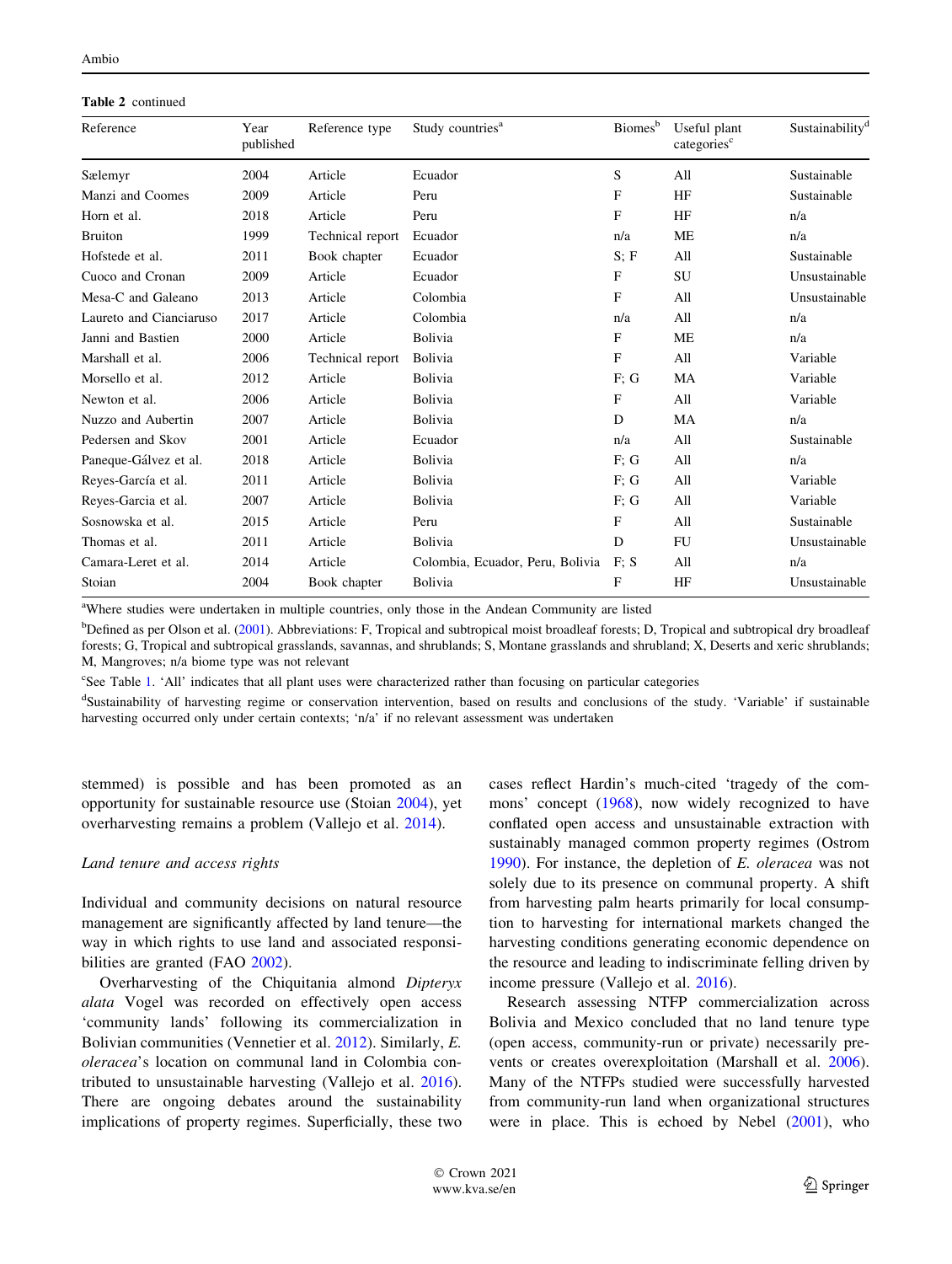<span id="page-7-0"></span>

Fig. 2 Distribution of studies on the conservation and management of useful wild plant species in the Andean Community ( $n = 68$ ) (studies undertaken in  $\geq 2$  countries counted multiple times)

highlighted that sustainable use of common land requires strong institutional and organizational systems.

Land tenure issues can exist at the community as well as individual level. Policies across the Andean Community promote land clearance to gain formal property rights, often ignoring traditional plant uses and leading to colonization and loss of habitats used by indigenous communities with no formal land rights (Phillips et al. [1994;](#page-15-0) Kiehn [2004\)](#page-14-0). Reporting on a sustainable management program for the moriche or aguaje palm M. flexuosa in Peru, Manzi and Coomes [\(2009](#page-14-0)) highlight that a key factor in its success was securing land tenure rights for the community. The necessity of clearly defined institutions and property rights for sustainable collective management is supported by Pyhälä et al. ([2006\)](#page-15-0).

The way in which land rights are determined also affects outcomes. ''Bottom-up'' approaches motivated by social movements and local governments lead to more successful long-term management and conservation than formalized, state-driven definitions of property (Duchelle et al. [2011](#page-13-0)). However, legal and administrative regulations can act as a barrier to bottom-up approaches, with rural stakeholders unable to access relevant information or with limited organizational experience (Marshall et al. [2006](#page-14-0); Horn et al. [2012](#page-14-0)).

# Knowledge, resource and capacity

The role of indigenous groups and other traditional peoples in managing a range of global habitats has been increasingly highlighted in conservation discourse (Bussmann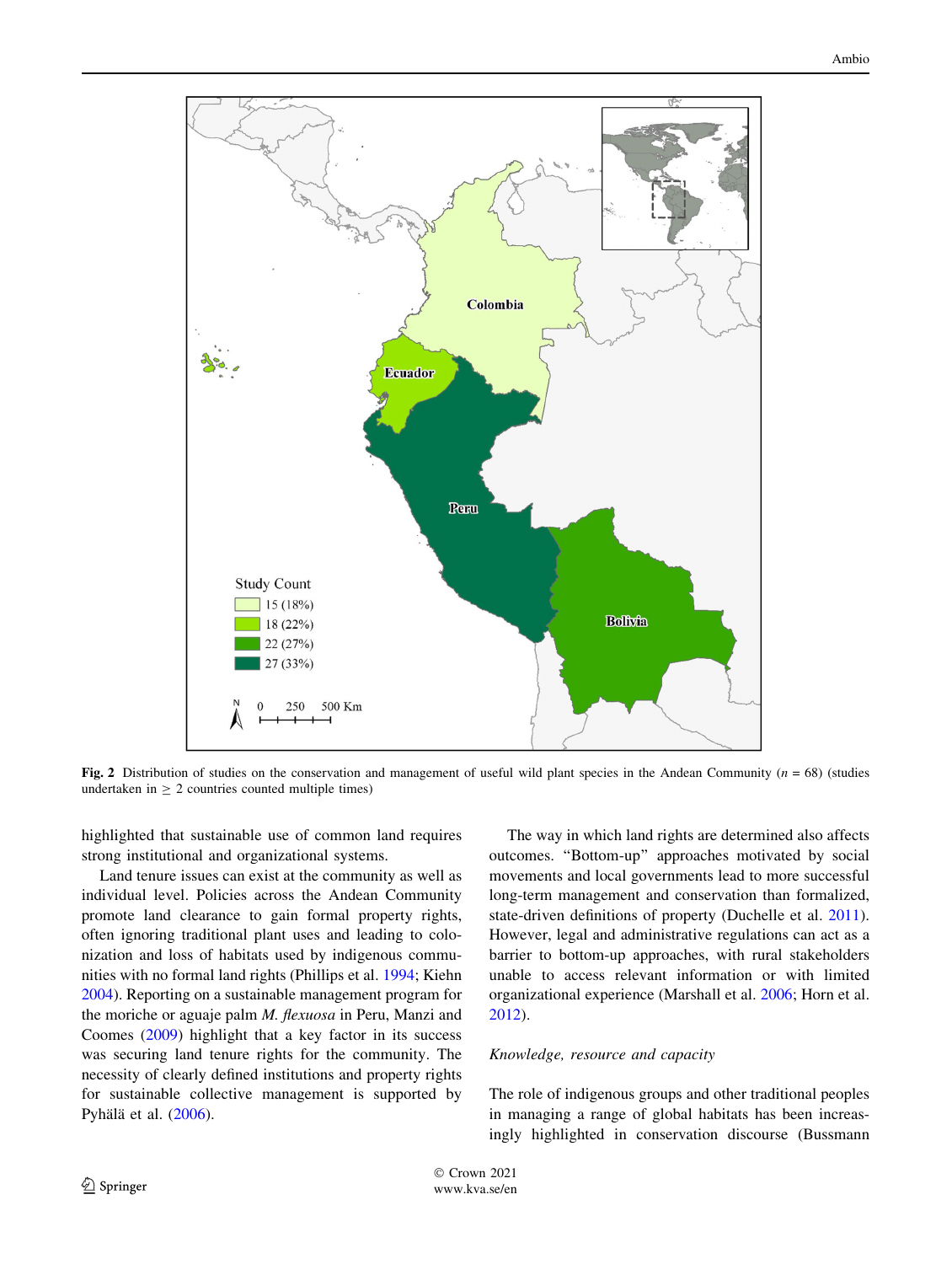<span id="page-8-0"></span>

Fig. 3 a Distribution of the number of studies across useful plant categories (excluding studies with no focus categories ( $n = 29$ ) and counting studies with  $\geq 2$  focus categories multiple times). There was a significant difference from the expected mean count of 7.7 ( $\chi^2$  = 40.9, df = 5,  $p \lt 0.001$ ). **b** Percentage of studies in each country which were classified as showing sustainable, unsustainable, or variable outcomes. Studies with no relevant assessments are not shown ( $n = 33$ ) and studies undertaken in  $\geq 2$  countries are counted multiple times. There was a significant difference in the proportion of studies with each outcome type between countries ( $p < 0.05$ , Fisher's exact test)

[2002\)](#page-13-0). This role is often underpinned by traditional ecological knowledge (TEK)—a culturally transmitted body of place-based belief, practice, and knowledge on relationships with the environment (Berkes [2017\)](#page-13-0).

The use of wild plants is often linked to indigenous communities and TEK. Paneque-Gálvez et al. [\(2018](#page-15-0)) found a strong association between ethnobotanical knowledge and forest conservation in Tsimane' Amerindian communities in Bolivia; villages with higher overall TEK may retain more ancestral beliefs linked to forest protection and may harvest more efficiently as more experienced foragers. Many authors therefore recommend the conservation, enhancement, and integration of TEK into management plans for wild plants (Ramirez [2005;](#page-15-0) Reyes-García et al. [2011](#page-15-0); Cámara-Leret et al. [2014;](#page-13-0) Sosnowska et al. [2015\)](#page-15-0).

However, destructive harvesting also exists in indigenous communities (Balslev et al. [2010](#page-13-0); Fadiman [2019](#page-13-0)). Traditional methods may become unsustainable as extraction increases with market integration (Marshall et al. [2006](#page-14-0)) and resource availability decreases with land-use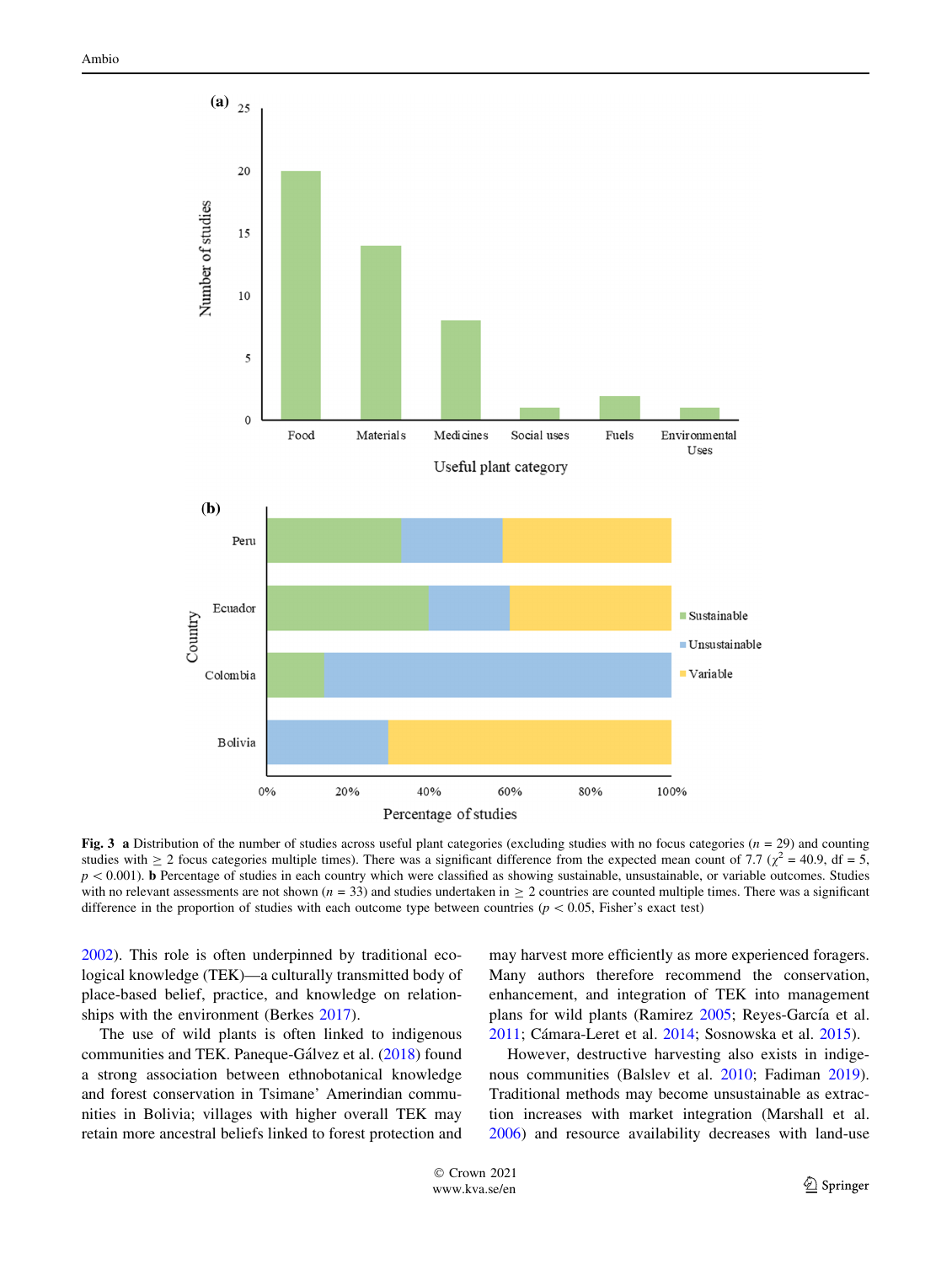change. Additionally, alternative harvesting techniques can require more time, labor, and specialist tools than felling (Pedersen and Skov [2001;](#page-15-0) Manzi and Coomes [2009](#page-14-0)). Long-term plant population trends can also be difficult to determine. García et al.  $(2016)$  $(2016)$  found that community management thought to increase production of Astrocaryum palm fibers actually led to long-term population declines.

Education of local users and the provision of training and tools for sustainable harvesting is often included in conservation recommendations (Thomas et al. [2011](#page-15-0)), with mixed results. Following an NGO-driven management program for moriche palm in Peru, Manzi and Coomes [\(2009](#page-14-0)) reported positive changes in community attitudes and practices. However, a similar program in different communities found that destructive harvesting continued (Horn et al. [2012\)](#page-14-0), partly due to limited organizational experience at the community level.

Recommendations for education and training therefore go beyond practical plant management. Building capacity to develop a community's organizational structures and understanding of market processes may be necessary (Manzi and Coomes [2009](#page-14-0); Horn et al. [2012](#page-14-0)) alongside funding for tools and resources. Education of other stakeholders have also been recommended. This includes highlighting the importance of useful plant species among different forest users and educating international consumers on the practices involved in extraction (Bruiton [1999;](#page-13-0) Guariguata et al. [2008;](#page-14-0) Vallejo et al. [2016](#page-15-0)).

#### Economics and market pressures

The concept of conservation-through-use has led to economically driven conservation efforts, including attempts to create new markets for useful plant species or increase the value of already commercialized products (Arnold and Pérez [2001\)](#page-13-0). However, commercialization is complex, with a range of factors affecting conservation outcomes.

Numerous barriers exist in accessing or developing markets for plant products. Poor infrastructure and distance to physical markets were a major factor in the failure to commercialize mocora palm products (Astrocaryum standleyanum L.L.Bailey) in Ecuador (Fadiman [2008\)](#page-13-0). Creating viable new markets is difficult without investment in product promotion (Vennetier et al. [2012](#page-15-0)) and there is commonly a lack of market information among resource harvesters (Marshall et al. [2006](#page-14-0)). There are examples of newly commercialized NTFPs contributing to the reduction of rural poverty. However, in 75% of the 19 case studies assessed by Marshall et al. [\(2006](#page-14-0)), some overexploitation was observed.

The value of NTFPs is not always enough to prevent land-use change and timber extraction, even when commercialized (Marshall et al. [2006](#page-15-0); Pyhälä et al. 2006; Quaedvlieg et al. [2014\)](#page-15-0). Incomes are susceptible to market fluctuations (Bennett [2002](#page-13-0); Stoian [2004;](#page-15-0) Nuzzo and Aubertin [2007\)](#page-14-0). Additionally, the economic benefits derived from plant resources are often inequitably shared, disproportionately benefitting those higher up in the value chain (De Jong et al. [2000;](#page-13-0) Willem et al. [2019\)](#page-15-0). This can undermine conservation outcomes, which are dependent on local resource harvesters maintaining sustainable livelihoods (Cuoco and Cronan [2009](#page-13-0); Willem et al. [2019\)](#page-15-0).

Certification schemes have been recommended to increase product value, sustainability, and harvester welfare (Rodriguez and Maldonado [2009;](#page-15-0) Kalliola and Flores [2011](#page-14-0)). Certification among Brazil nut harvesters in Bolivia enabled access to less volatile markets and formed associations, increasing political empowerment (Pacheco and Cronkleton [2008](#page-15-0); Quaedvlieg et al. [2014\)](#page-15-0). However, there are substantial barriers to gaining certification, making it difficult without NGO support. Additionally, poor schemes exist which can mask the realities of unsustainable harvesting (Vallejo et al. [2016](#page-15-0)).

Investment in local product-processing or business partnerships are another way to create value. However, Morsello et al. ([2012\)](#page-14-0) concluded that while these approaches can be successful, neither necessarily improved conservation or wellbeing among communities in Bolivia and Brazil. Outcomes are dependent on the context of the trade-offs involved and truly supportive public–private partnerships are difficult to establish (Nuzzo and Aubertin [2007](#page-14-0)). While many plant species contribute to the livelihoods and wellbeing of rural communities, claims of their economic potential can be difficult to realize (Nebel [2001\)](#page-14-0).

#### Institutional structures, policy, and legislation

Legislation and policies relevant to conservation and wild plant use differ between the countries of the Andean Community. However, studies in all four nations report issues with current institutional structures. A review of regulations for the extraction and trade of NTFPs in Colombia, Ecuador, Peru, and Bolivia highlighted inconsistencies, contradictions, high administrative costs, and lack of implementation (de la Torre et al. [2011](#page-13-0)).

This has important conservation consequences. Inadequate regulation or poor implementation can lead to overharvesting or create conflict with other land-use activities (Willem et al. [2019\)](#page-15-0). Overly complicated rules can make legal plant harvesting unviable for local producers, creating unregulated informal markets (Marshall et al. [2006](#page-14-0); de la Torre et al. [2011](#page-13-0)). Meanwhile, contradictory and incoherent laws make it difficult to develop appropriate management (Bruiton [1999\)](#page-13-0).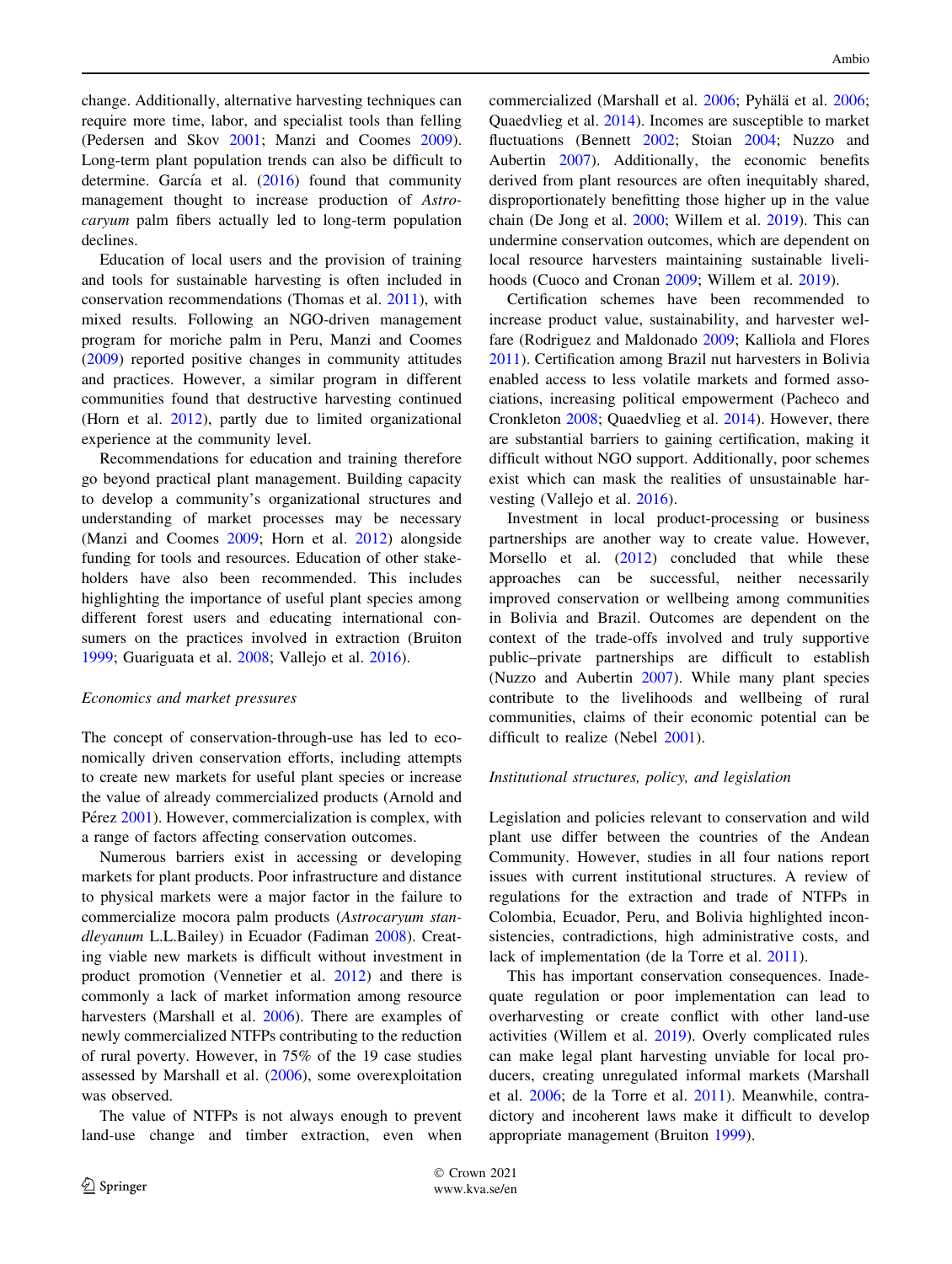Numerous recommendations have been made at the international, national, and community levels to support sustainable plant use. Internationally, Laureto and Cianciaruso ([2017\)](#page-14-0) recommend incorporating economic and cultural importance in biodiversity assessments to ensure useful plants are included in conservation measures. More knowledge-sharing between countries on effective state policies and practices would also be beneficial (Bruiton [1999\)](#page-13-0).

The importance of policies that recognize multiple land uses has been highlighted (Duchelle et al. [2012](#page-13-0); Herrero-Jauregui et al. [2013](#page-14-0); Willem et al. [2019\)](#page-15-0). Currently, even high-value resources such as Brazil nuts are not integrated into policies for other uses such as timber extraction, creating conflicts, and trade-offs (Guariguata et al. [2008](#page-14-0); Cronkleton et al. [2012](#page-13-0)). This requires negotiation and knowledge exchange between different sectors and government agencies. Further recommendations include supporting plant use as part of more diversified rural policies, incentivizing the study of sustainable harvesting, and specific policy creation to promote sustainable plant use and commercialization (Marshall et al. [2006](#page-14-0)). Removing market barriers indirectly has also been suggested, such as encouraging credit institutions (Newton et al. [2006\)](#page-14-0).

Many studies highlight the need to include local resource harvesters in policy development. This would help to address legal discrimination against smallholders and communities (Duchelle et al. [2012\)](#page-13-0). Additionally, statedriven regulation is often less sustainable than approaches which empower local stakeholders (O'Neill et al. [2001](#page-14-0); Cronkleton et al. [2012\)](#page-13-0). A study comparing Brazil nut concessions inside and outside a protected area found that the inclusion of concessionaires in decision-making within the reserve led to better, more sustainable performance than outside, where intervention focused on punitive measures (Willem et al. [2019](#page-15-0)). At the community level, technical and financial support could help gain relevant harvesting permits and understand regulations (Marshall et al. [2006\)](#page-14-0).

While protected area establishment is a common statedriven conservation intervention, we found few examples of reserves designated for useful plants. An exception is the Condor Bioreserve—four protected areas in Ecuador which jointly aim to conserve and protect natural resources, promote sustainable economic initiatives, and develop funding mechanisms with the private sector (Kiehn [2004](#page-14-0)). Management conflicts with plant users have been reported in some protected areas, such as the Podocarpus National Park (PNP) in Ecuador (Sælemyr [2004\)](#page-15-0). Conversely, the establishment of Allpahuayo-Mishana National Reserve (RNAM) in Peru allowed the continuation of local resource use, only preventing non-residents from harvesting. This saw mixed results, with the authors concluding that protected area managers should work with local communities to understand livelihood strategies and jointly identify management rules (Pyhälä et al.  $2006$ ).

# DISCUSSION

We identified 68 studies that evaluated the sustainability of wild plant use in the Andean Community and characterized their key traits. The majority were published since 2000 (Table [2\)](#page-5-0). This reflects the increasing focus on conservation in ethnobotanical research (Balick [1996](#page-13-0)) and the increasing recognition of traditional natural resource use in conservation discourse (Cooney [2007](#page-13-0)).

The focus on tropical moist forests can be partly attributed to the fact that this biome covers a large proportion of the countries studied (Olson et al. [2001\)](#page-14-0), is highly productive, and is rich in biological and cultural diversity. Palms play a key ecological role in tropical and subtropical ecosystems and are recognized as a fundamental resource in traditional communities (Laureto and Cianciaruso [2017\)](#page-14-0). This is reflected in the number of studies which focused on useful palm species, with this focus potentially also contributing to the high number of studies in tropical forest biomes.

The Brazil nut was the single most common case study species, explained by its status as one of the most economically important NTFPs of the Amazonian region (Kalliola and Flores [2011\)](#page-14-0). The international markets associated with this resource, its contribution to livelihoods, and national policies to support sustainable harvest, provides an example of a useful plant species motivating conservation action and supporting development. However, even for Brazil nut harvesting, the sustainability of outcomes is extremely variable (Willem et al. [2019\)](#page-15-0).

The number of studies which reported unsustainable or sustainable use was relatively even, with many also concluding that sustainable harvests are only possible under certain conditions (Table [2](#page-5-0)). However, there were national differences in these findings (Fig. [3](#page-8-0)b). The conditions for achieving successful conservation-through-use are evidently complex (Coomes [2004;](#page-13-0) Vallejo et al. [2016](#page-15-0)).

## The importance of context

Drivers of sustainable and unsustainable plant use and targets for recommended conservation and management actions were highlighted across the literature reviewed. We identified five key, reoccurring themes within which most of these factors could be grouped: plant biology; land tenure; knowledge, resource and capacity; economics and market pressures; and institutional structures, policy, and legislation.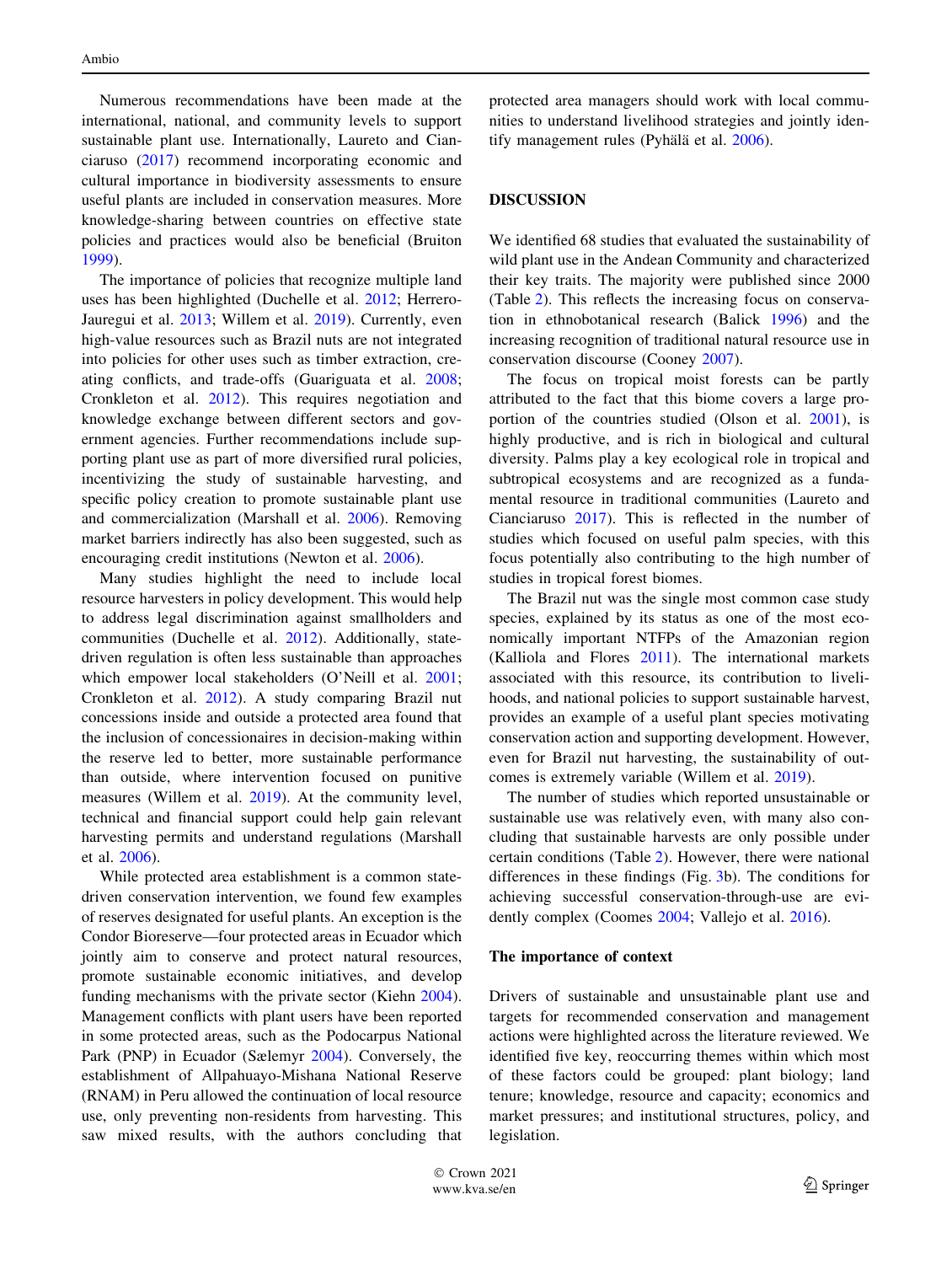These themes arose across studies of different plant species, use categories, communities, and countries in the Andean Community, highlighting their importance in determining the sustainability of wild plant use. Despite this apparent consistency, there was high variability in management outcomes, with even the most repeated conservation recommendations being unsuccessful in certain scenarios. Many authors highlight the need for management plans to be flexible and context-specific (Svenning and Macía  $2002$ ), to consider the combination of biophysical, social, and institutional conditions.

The importance of context cut across all five identified themes. For instance, land tenure solutions displayed context-dependent outcomes and were dependent on historical context (Duchelle et al. [2011](#page-13-0)).

The need for policy and legislative changes was frequently highlighted. This is a global issue, with national laws and policies on NTFPs usually lacking coherence (Laird et al. [2010\)](#page-14-0). However, as Newton et al. ([2006\)](#page-14-0) concluded, the impact of policy changes is dependent on factors such as local capacities and the resource itself. Knowledge developed through long-term global experiences on sustainable natural resource use should be adapted to regional and local contexts to help develop policies, regulations, and conservation and management programs. However, such policy development is only likely to occur if national governments and society first acknowledge the importance of sustainable use. While global principles and agreements increasingly highlight the importance of sustainability (Convention on Biological Diversity [1992](#page-13-0); CBD [2020b\)](#page-13-0), they can only be effective if adapted to national, regional, and local contexts (Boedhihartono et al. [2018](#page-13-0)). Wild-harvested plant products have rarely been recognized or included in policy and legislation in the Andean Community, despite their importance for livelihoods across the region. Understanding national priorities, such as development, is therefore an important first step in adapting the framing of international principles and agreements to fit with national agendas and therefore increase the likelihood that sustainable plant use is recognized by governments as socially, ecologically, and economically important. In this sense, acknowledging the factors involved at different geographic scales is crucial, not just to develop relevant, bottom-up methods for sustainable use on the ground, but also to promote the recognition of the importance of the issue in political agendas.

Beyond the factors grouped within the five key themes identified, several other recommendations were made for the conservation of useful wild plant species in certain contexts. This included the cultivation of currently wildharvested plants to prevent the degradation of wild popu-lations (Thomas et al. [2011;](#page-15-0) García et al. [2016](#page-14-0)) and planting to regenerate degraded habitats (García et al. [2016](#page-14-0)).

#### National political and economic differences

Despite some comparable characteristics in institutional structures and policies cross the Andean Community, 86% of studies in Colombia indicated unsustainable harvesting, compared to 20–30% in Ecuador, Peru, and Bolivia (Fig. [3b](#page-8-0)). Differences in political approaches to biodiversity conservation and development and economic structure may partly explain these differences.

International treaties such as the CBD's Nagoya Protocol and the International Treaty on Plant Genetic Resources for Food and Agriculture (FAO [2020\)](#page-14-0) are relevant to plant use. All four Andean Community countries are signatories to both; however, Colombia is the only country that has not ratified either (CBD [2020a\)](#page-13-0). These differences may be linked to the varying levels of national importance the bioeconomy plays. Defined globally as ''the production, utilization and conservation of biological resources (…) in all economic sectors" (Rodríguez et al. [2019\)](#page-15-0), the value of bioeconomy-related exports between 2010 and 2015 accounted for 38.3% of Ecuador's total exports, compared to 14.7% of Colombia's (Rodríguez et al. [2017](#page-15-0)). Conversely, Colombia and Bolivia, where the lowest proportion of studies reported sustainable plant use, were the countries where fossil fuels and minerals accounted for the greatest proportion of export value. Conservation-throughuse arguments may therefore be relevant at a national level, with bioeconomic benefits incentivizing policies promoting sustainable practices. This has led to programs such as the United Nations' (UN) BioTrade Initiative, promoting trade and investment in biodiversity to advance sustainable development. Encouragingly, Bolivia, Ecuador, Colombia, and Peru are all members implementing national programs (UN Conference on Trade and Development, Undated).

#### The importance of collaboration and conservation

The need for increased collaboration and dialogue between stakeholders was evident across all the themes. Ethnobotany and conservation are inherently interdisciplinary, requiring specialists from numerous fields to provide a broad base for conservation and management. Meanwhile, local NGOs can be crucial in providing a link between scientists and local participation (Bussmann [2002](#page-13-0)).

The importance of actively working with communities to enable bottom-up approaches was repeatedly highlighted (Marshall et al. [2006;](#page-14-0) Duchelle [2007](#page-13-0)). This is supported by the degradation and marginalization thesis, with overexploitation shown to increase under conditions where local communities are marginalized or subject to disruptive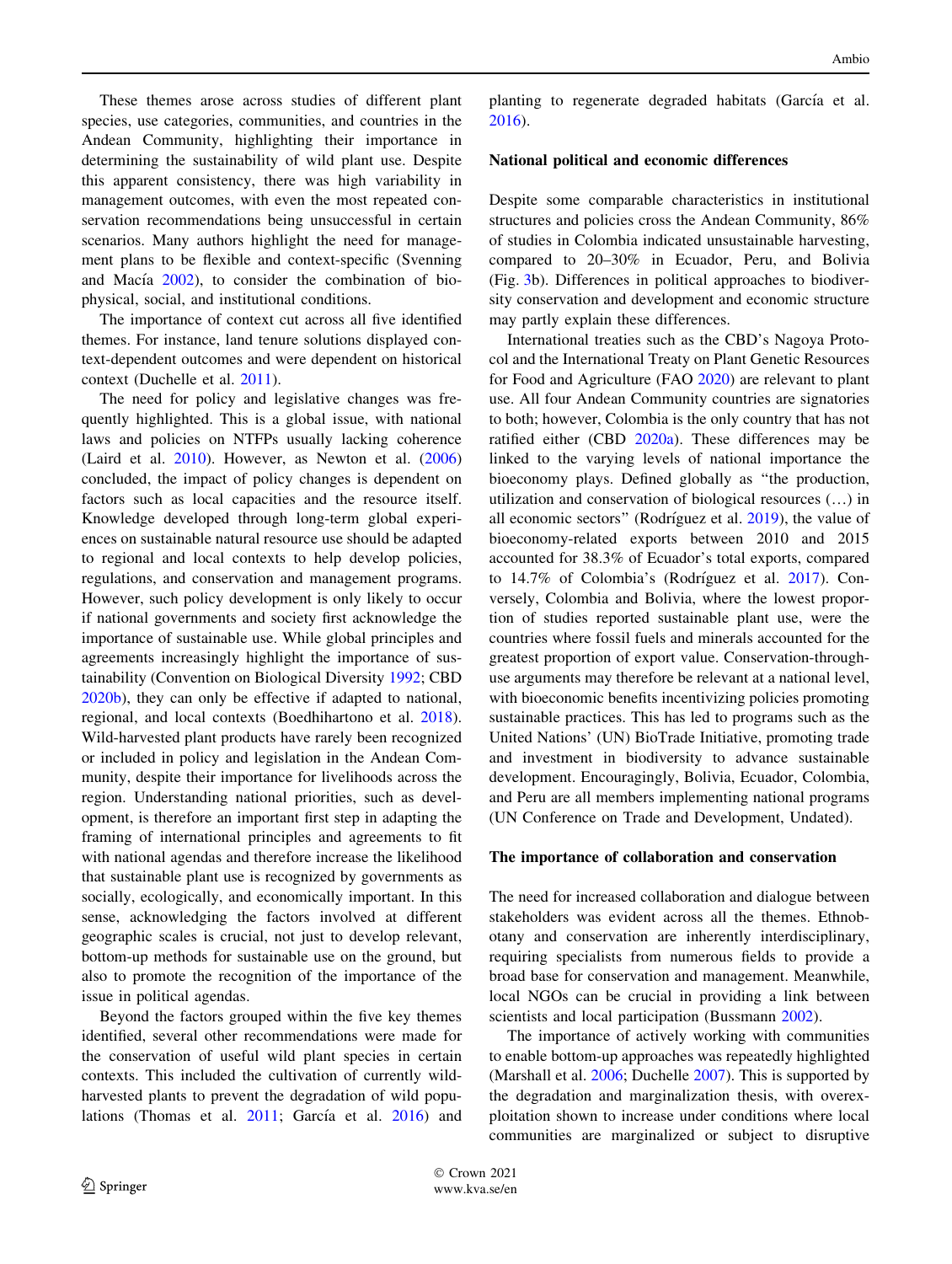social change from external intervention (Robbins [2012\)](#page-15-0). A large proportion of tropical forests are community-owned and it is vital to recognize that effective management and sustainable use is ultimately dependent on local resource users having the flexibility to manage habitats themselves (Alexiades et al. [2013](#page-13-0)).

The various demands on natural habitats necessitate multi-stakeholder dialogue and interventions which recognize all users (Guariguata et al. [2008](#page-14-0)). This includes balancing use with conservation interventions such as the establishment of protected areas. However, very few of the studies we reviewed reported on protected areas that specifically target the conservation of useful plant species. This finding is reflected globally. In a study assessing the comprehensiveness of the conservation of useful wild plants, Khoury et al. [\(2019](#page-14-0)) reported that fewer than 3% of species are sufficiently conserved, with gaps in ex situ conservation found to be even greater than in situ efforts.

Although conservation gaps continue to exist, recent progress has been made in conservation-related research and practice to improve international in situ conservation of useful plant species. The Important Plant Area (IPA) program—established to identify and protect a network of best sites for plant conservation in the world—was updated in 2017 to include socially, economically, or culturally valuable species in its criteria for site identification. While this is yet to be widely implemented, recent national examples of protected areas for useful plant species exist. The Santuario de Flora Plantas Medicinales Orito Ingi-Ande was declared as part of Colombia's system of National Natural Parks in 2008 (IUCN [2008](#page-14-0))—the only protected area for medicinal plants in the country. The Sanctuary is located within territories used by the Kofanes indigenous community, who first proposed the concept and were crucial in the characterization of species within the reserve. Collaboration was therefore crucial in this process, involving local community leaders, various Colombian ministries, academic institutions, and NGOs (IUCN [2008](#page-14-0)).

## CONCLUSIONS AND RECOMMENDATIONS

Our review demonstrates that the sustainability of wild plant use is a complex topic which has attracted research and conservation efforts across the Andean Community. With unprecedented levels of global biodiversity loss and the high cultural and biological diversity of the region, the importance of sustainable use is of international importance. Overharvesting can negatively impact social and economic wellbeing, drive wildlife loss, and cause the loss of key ecosystem functions and services. Based on the key themes which emerged from this review, we recommend the following actions for researchers, conservationists, and local governments involved in the conservation and management of useful wild plant species:

- (i) Engage and collaborate. Ethnobotany and conservation are interdisciplinary topics, with a need for stakeholders from different sectors and research disciplines to engage in open dialogue and work together to develop solutions to sustainably balance natural resource use and conservation (Bussmann [2002\)](#page-13-0).
- (ii) Involve local resource users. The ecological knowledge held by local and indigenous users must be recognized and fully incorporated into management and conservation plans (Ramirez  $2005$ ; Reyes-García et al. [2011;](#page-15-0) Cámara-Leret et al. [2014;](#page-13-0) Sosnowska et al. [2015\)](#page-15-0). Only in this way can long-held traditional plant uses be balanced with the modern demands on natural resources to form long-term sustainable solutions which work within the unique local context.
- (iii) Improve recognition of the importance of wild plant use. Despite being vital for millions of livelihoods, wild-harvested plant products have rarely been recognized or included in policy and legislation in the Andean Community and internationally. Raising awareness of their importance among policy makers and across society would be a vital first step in developing effective policies that recognize multiple land uses and support sustainable wild plant use.
- (iv) Support studies on sustainable harvesting. Plant biology and habitat characteristics are important factors in sustainable harvesting rates and practices. Supporting and furthering knowledge of useful plant species is therefore vital in designing effective, context-specific management plans.

Though based on a review of literature from the Andean Community, these recommendations are of global relevance. Similar key themes have emerged across the world as conservation-through-use and bioeconomy-based approaches are increasingly applied to meet international conservation efforts which recognize the crucial human dimensions of conservation.

Acknowledgements This work directly contributes to the 'Useful Plants and Fungi of Colombia' project, supported by a Professional Development & Engagement grant under the Newton-Caldas Fund partnership. The grant is funded by the UK Department for Business, Energy and Industrial Strategy (BEIS) and Minciencias, and delivered by the British Council. This work also contributes to the NERC/ AHRC funded Newton-Caldas Colombia BIO project POR EL Páramo [NE/R017999/1]. LK is supported by a studentship awarded by the Natural Environment Research Council [Grant Number NE/ S007229/1].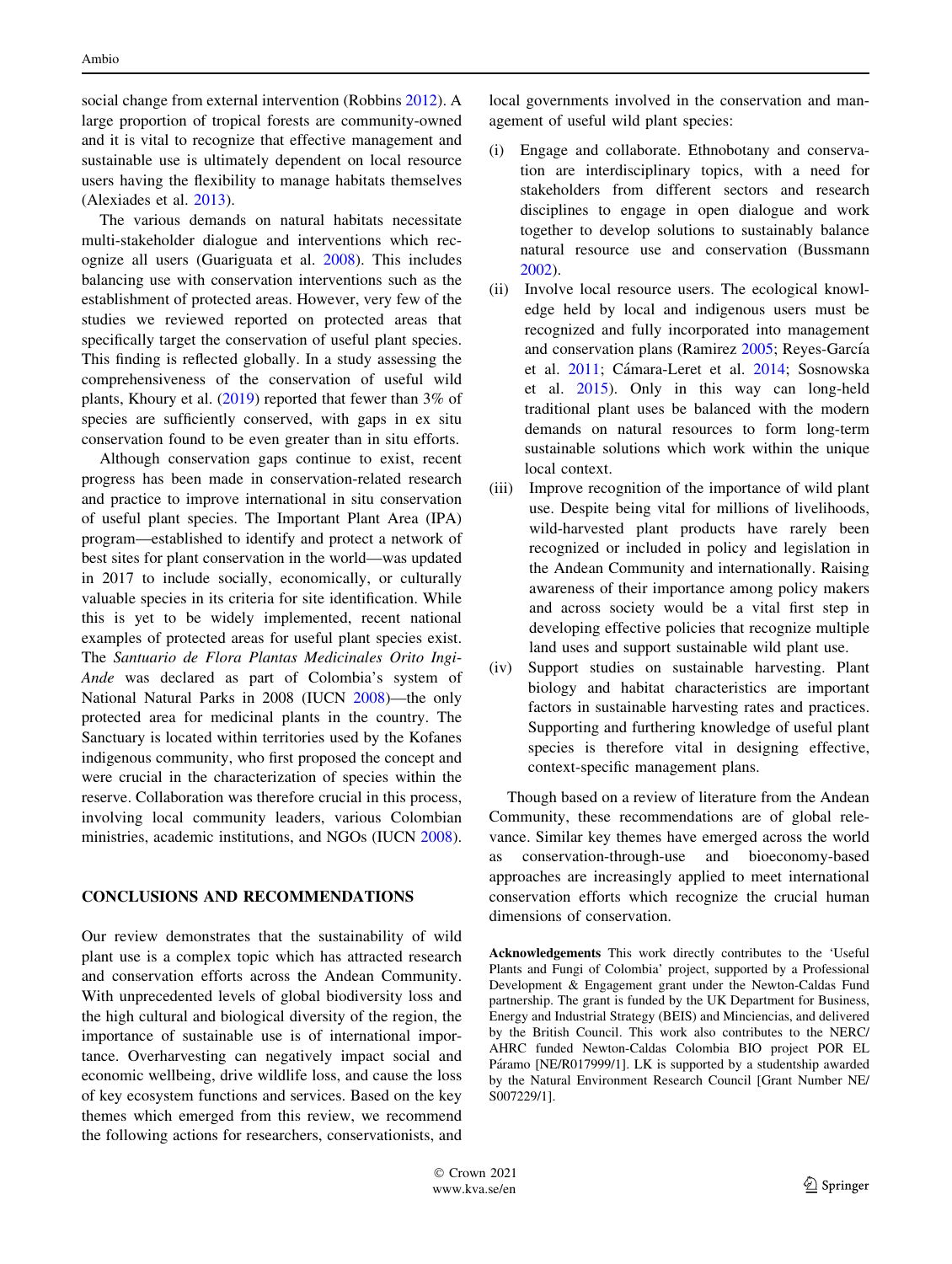<span id="page-13-0"></span>Open Access This article is licensed under a Creative Commons Attribution 4.0 International License, which permits use, sharing, adaptation, distribution and reproduction in any medium or format, as long as you give appropriate credit to the original author(s) and the source, provide a link to the Creative Commons licence, and indicate if changes were made. The images or other third party material in this article are included in the article's Creative Commons licence, unless indicated otherwise in a credit line to the material. If material is not included in the article's Creative Commons licence and your intended use is not permitted by statutory regulation or exceeds the permitted use, you will need to obtain permission directly from the copyright holder. To view a copy of this licence, visit [http://creativecommons.](http://creativecommons.org/licenses/by/4.0/) [org/licenses/by/4.0/.](http://creativecommons.org/licenses/by/4.0/)

#### **REFERENCES**

- Albuquerque, U.P., J.S. Silva, J.L.A. Campos, R.S. Sousa, T.C. Silva, and R.R.N. Alves. 2013. The current status of ethnobiological research in Latin America: Gaps and perspectives. Journal of Ethnobiology and Ethnomedicine 9: 72–72.
- Alexiades, M.N., C.M. Peters, S.A. Laird, C.L. Binnquist, and P.N. Castillo. 2013. The missing skill set in community management of tropical forests. Conservation Biology 27: 635–637.
- Antonelli, A., C. Fry, R. Smith, M. Simmonds, P. Kersey, H. Pritchard, M. Abbo, C. Acedo, et al. 2020. State of the World's plants and fungi 2020.
- Arnold, J.E.M., and M.R. Pérez. 2001. Can non-timber forest products match tropical forest conservation and development objectives? Ecological Economics 39: 437–447.
- Balick, M.J. 1996. Transforming ethnobotany for the new millennium. Annals of the Missouri Botanical Garden 83: 58–66.
- Balslev, H., T.R. Knudsen, A. Byg, M. Kronborg, and C. Grandez. 2010. Traditional knowledge, use, and management of Aphandra natalia (Arecaceae) in Amazonian Peru. Economic Botany 64: 55–67.
- Bennett, B.C. 2002. Forest products and traditional peoples: Economic, biological, and cultural considerations. Natural Resources Forum 26: 293–301.

Berkes, F. 2017. Sacred ecology. New York: Routledge.

- Boedhihartono, A.K., F. Bongers, R.G.A. Boot, J. van Dijk, H. Jeans, M. van Kuijk, H. Koster, J. Reed, et al. 2018. Conservation science and practice must engage with the realities of complex tropical landscapes. Tropical Conservation Science 11: 1940082918779571.
- Brockington, D. 2002. Fortress conservation: The preservation of the Mkomazi Game Reserve. Tanzania: Indiana University Press.
- Bruiton, X. 1999. Ecuador: Use and trade of medicinal plants, current situation and important aspects for their conservation. Traffic International, 101 (In Spanish).
- Brummitt, N.A., S.P. Bachman, J. Griffiths-Lee, M. Lutz, J.F. Moat, A. Farjon, J.S. Donaldson, C. Hilton-Taylor, et al. 2015. Green plants in the red: A baseline global assessment for the IUCN sampled Red List Index for plants. PLoS ONE 10: e0135152.
- Bussmann, R.W. 2002. Ethnobotany and biodiversity conservation. In Modern trends in applied terrestrial ecology. Berlin: Springer.
- Cámara-Leret, R., N. Paniagua-Zambrana, H. Balslev, and M.J. Macía. 2014. Ethnobotanical knowledge is vastly under-documented in Northwestern South America. PLoS ONE 9: e85794.
- Canteiro, C.C.-Á., N. Dempewolf, H. Eastwood, R. Guarino, L. Hargreaves, S. Hudson, A. Khoury, C.K. Müller, et al. 2016. Useful plants. RBG Kew, state of the world's plants report-2016. Kew: Royal Botanic Gardens.
- CBD. 2012. The global strategy for plant conservation: 2011–2020. Richmond, UK: Botanic Gardens Conservation International.
- CBD. 2018. Aichi biodiversity targets. <https://www.cbd.int/sp/targets/> . Accessed 28 Jan 2020.
- CBD. 2020a. The access and benefit-sharing clearing-house: Country profiles: Colombia. Convention on Biological Diversity. [https://](https://absch.cbd.int/countries/CO) [absch.cbd.int/countries/CO.](https://absch.cbd.int/countries/CO) Accessed 21 Oct 2020.
- CBD. 2020b. Zero draft of the post-2020 global biodiversity framework. Open-ended working group on the post-2020 Global Biodiversity Framework. Kunming, China.
- Convention on Biological Diversity. 1992. Convention on biological diversity. Article 2. Rio de Janeiro, Brazil: United Nations.
- Cook, F.E. 1995. Economic botany data collection standard. Kew: Royal Botanic Gardens (Kew).
- Coomes, O.T. 2004. Rain forest 'conservation-through-use'? Chambira palm fibre extraction and handicraft production in a landconstrained community, Peruvian Amazon. Biodiversity and Conservation 13: 351–360.
- Cooney, R. 2007. Sustainable use: Concepts, ambiguities, challenges. Meeting of the IUCN Species Survival Commission's sustainable use specialist group strategic planning meeting, White Oak Plantation, 10–13.
- Corlett, R.T. 2016. Plant diversity in a changing world: Status, trends, and conservation needs. Plant Diversity 38: 10–16.
- Cronkleton, P., M.R. Guariguata, and M.A. Albornoz. 2012. Multiple use forestry planning: Timber and Brazil nut management in the community forests of Northern Bolivia. Forest Ecology and Management 268: 49–56.
- Cuoco, L.B., and J.B. Cronan. 2009. Orchidaceae: Using a globalized commodity to promote conservation and sustainable economic development in Southern Ecuador. Journal of Sustainable Forestry 28: 799–824.
- De Jong, W., B.M. Campbell, and J.M. Schröder. 2000. Sustaining incomes from non timber forest products: Introduction and synthesis. Forests Trees and Livelihoods 10: 267–275.
- de la Torre, L., R. Valencia, C. Altamirano, and H.M. Ravnborg. 2011. Legal and administrative regulation of palms and other NTFPs in Colombia, Ecuador, Peru and Bolivia. Botanical Review 77: 327–369.
- Diazgranados, M., B. Allkin, N. Black, R. Cámara-Leret, C. Canteiro, J. Carretero, R. Eastwood, S. Hargreaves, et al. 2020. World Checklist of Useful Plant Species. KNB Data Repository.
- Diazgranados, M., B. Allkin, C. Canteiro, N. Black, R. Eastwood, S. Hargreaves, A. Hudson, W. Milliken, et al. 2018. List of Useful Plant species according to the State of the World's Plants report (RBG Kew, 2016). Knowledge Network for Biocomplexity.
- Duchelle, A.E. 2007. Observations on natural resource use and conservation by the Shuar in Ecuador's Cordillera del Cóndor. Ethnobotany Research and Applications 5: 5–23.
- Duchelle, A.E., P. Cronkleton, K.A. Kainer, G. Guanacoma, and S. Gezan. 2011. Resource theft in Tropical Forest Communities: Implications for non-timber management, livelihoods, and conservation. Ecology and Society 16: 20.
- Duchelle, A.E., M.R. Guariguata, G. Less, M.A. Albornoz, A. Chavez, and T. Melo. 2012. Evaluating the opportunities and limitations to multiple use of Brazil nuts and timber in Western Amazonia. Forest Ecology and Management 268: 39–48.
- Fadiman, M. 2019. Can the use of a specific species influence habitat conservation? Case study of the ethnobotany of the palm Iriartea deltoidea and conservation in Northwestern Ecuador. Journal of Latin American Geography 18: 115–140.
- Fadiman, M.G. 2008. Use of mocora, Astrocaryum standleyanum (Arecaceae), by three ethnic groups in Ecuador: Differences, similarities and market potential. Journal of Ethnobiology 28: 92–109.
- FAO. 2002. Land tenure and rural development. Rome: FAO.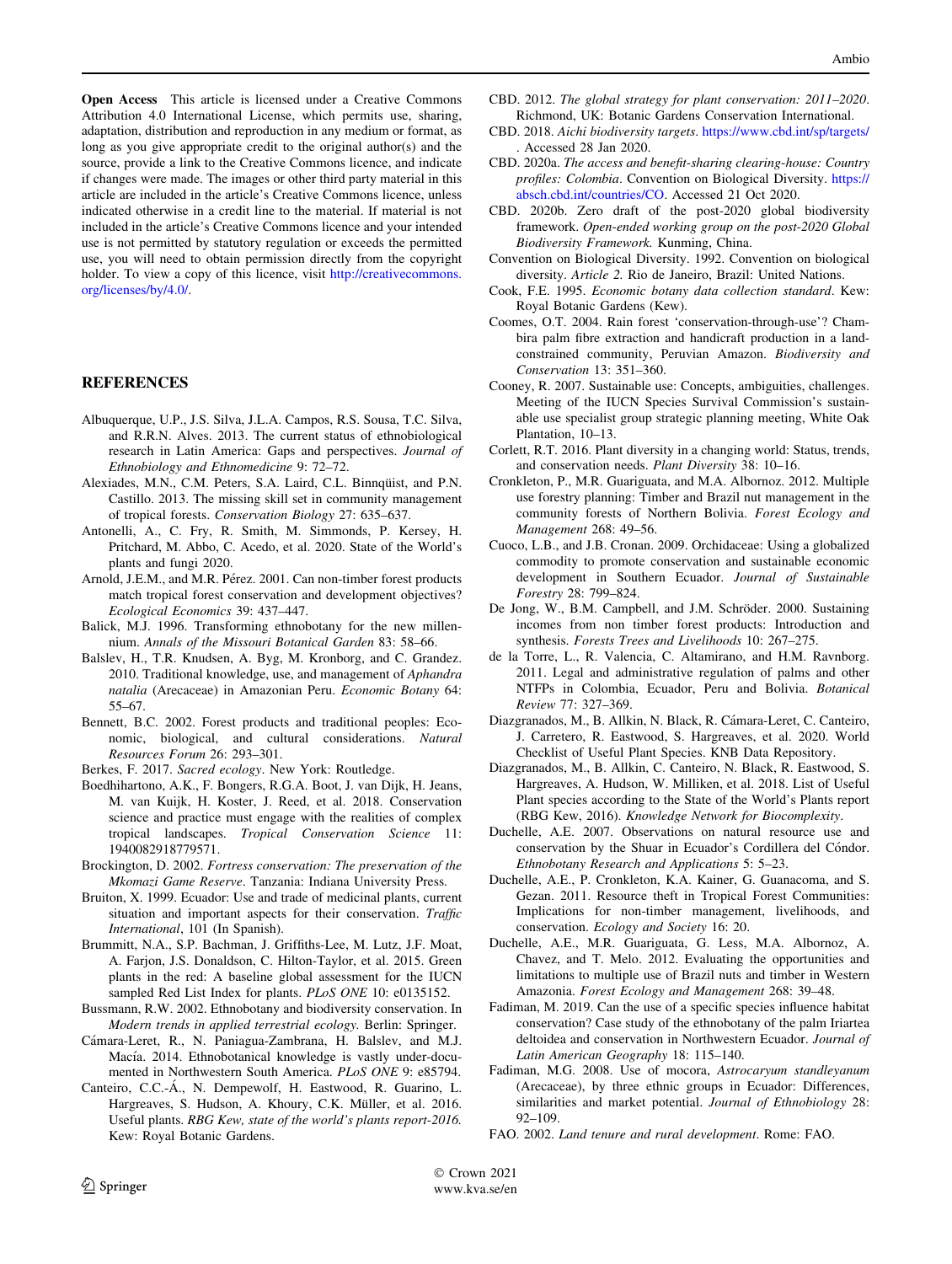- <span id="page-14-0"></span>FAO. 2020. International treaty on plant genetic resources for food and agriculture. <http://www.fao.org/plant-treaty/overview/en/>. Accessed 20 Sept 2020.
- Freese, C.H. 1997. The 'use it or lose it' debate: Issues of a conservation paradox. Harvesting wild species: Implications for biodiversity conservation, 1–47.
- Galetti, M., and J.C. Fernández. 1998. Palm heart harvesting in the Brazilian Atlantic forest: Changes in industry structure and the illegal trade. Journal of Applied Ecology 35: 294–301.
- García, N., G. Galeano, R. Bernal, and H. Balslev. 2013. Management of Astrocaryum standleyanum (Arecaceae) for handicraft production in Colombia. Ethnobotany Research and Applications 11: 85–102.
- García, N., P.A. Zuidema, G. Galeano, and R. Bernal. 2016. Demography and sustainable management of two fiber-producing Astrocaryum palms in Colombia. Biotropica 48: 598–607.
- Giam, X., C.J. Bradshaw, H.T. Tan, and N.S. Sodhi. 2010. Future habitat loss and the conservation of plant biodiversity. Biological Conservation 143: 1594–1602.
- Gonda, C. 2020. Climate change and biodiversity in the Tropical Andes. Fundación Ambiente y Recursos Naturales (FARN).
- Grace, O.M., J.C. Lovett, C.J. Gore, J. Moat, I. Ondo, S. Pironon, M.K. Langat, O.A. Pérez-Escobar et al. 2020. Plant power: Opportunities and challenges for meeting sustainable energy needs from the plant and fungal kingdoms. Plants, People, Planet 2: 446–462.
- Guariguata, M.R., P. Cronkleton, P. Shanley, and P.L. Taylor. 2008. The compatibility of timber and non-timber forest product extraction and management. Forest Ecology and Management 256: 1477–1481.
- Guinand, L.E., and M.E. Gutiérrez. 2005. Regional biodiversity strategy for the countries of the Tropical Andes. Lima: Secretaría General de la Comunidad Andina. (In Spanish).
- Hardin, G. 1968. The tragedy of the commons. Science 162: 1243–1248.
- Harris, D.R., and G. Hillman. 1989. An evolutionary continuum of people-plant interaction. Foraging and farming: The evolution of plant exploitation, 11–26.
- Heinrich, M., S. Edwards, D.E. Moerman, and M. Leonti. 2009. Ethnopharmacological field studies: A critical assessment of their conceptual basis and methods. Journal of Ethnopharmacology 124: 1–17.
- Herrero-Jauregui, C., M.R. Guariguata, D. Cardenas, E. Vilanova, M. Robles, J.C. Licona, and W. Nalvarte. 2013. Assessing the extent of ''conflict of use'' in multipurpose tropical forest trees: A regional view. Journal of Environmental Management 130: 40–47.
- Heywood, V.H. 1999. Use and potential of wild plants in farm households. Rome: Food and Agriculture Organisation.
- Horn, C.M., M.P. Gilmore, and B.A. Endress. 2012. Ecological and socio-economic factors influencing aguaje (Mauritia flexuosa) resource management in two indigenous communities in the Peruvian Amazon. Forest Ecology and Management 267: 93–103.
- Hutton, J.M., and N. Leader-Williams. 2003. Sustainable use and incentive-driven conservation: Realigning human and conservation interests. Oryx 37: 215–226.
- Isaza, C., R. Bernal, G. Galeano, and C. Martorell. 2017. Demography of Euterpe precatoria and Mauritia flexuosa in the Amazon: Application of integral projection models for their harvest. Biotropica 49: 653–664.
- IUCN. 2000. Policy statement on sustainable use of wild living resources. Resolution (2.16) Agreed at World Conservation Union meeting Amman, Jordan October 2000. Species Survival Commission.
- IUCN. 2008. Nace el santuario de flora ''Plantas medicionales Orito Ingi-Ande''. [https://www.iucn.org/es/content/nace-el-santuario](https://www.iucn.org/es/content/nace-el-santuario-de-flora-plantas-medicionales-orito-ingi-ande)[de-flora-plantas-medicionales-orito-ingi-ande.](https://www.iucn.org/es/content/nace-el-santuario-de-flora-plantas-medicionales-orito-ingi-ande)
- IUCN. 2020. General Use and Trade Classification Scheme Version: 1.0. Accessed 31 Dec 2020.
- Kalliola, R., and P. Flores. 2011. Brazil nut harvesting in Peruvian Amazonia from the perspective of ecosystem services. Fennia 189: 1–13.
- Khoury, C.K., D. Amariles, J.S. Soto, M.V. Diaz, S. Sotelo, C.C. Sosa, J. Ramírez-Villegas, H.A. Achicanoy, et al. 2019. Comprehensiveness of conservation of useful wild plants: An operational indicator for biodiversity and sustainable development targets. Ecological Indicators 98: 420–429.
- Kiehn, K.O. 2004. Options for non-timber forest product management in the Condor Bioreserve, Ecuador: An examination and recommendations. Journal of Sustainable Forestry 18: 237–255.
- Laird, S.A., R. McLain, and R. Wynberg. 2010. The state of NTFP policy and law. In Wild product governance: Finding policies that work for non-timber forest products. London: Earthscan.
- Laureto, L.M.O., and M.V. Cianciaruso. 2017. Palm economic and traditional uses, evolutionary history and the IUCN Red List. Biodiversity and Conservation 26: 1587–1600.
- Manzi, M., and O.T. Coomes. 2009. Managing Amazonian palms for community use: A case of aguaje palm (*Mauritia flexuosa*) in Peru. Forest Ecology and Management 257: 510–517.
- Marshall, E., K. Schreckenberg, and A.C. Newton. 2006. Commercialization of non-timber forest products. Factors influencing success. Lessons Learned from Mexico and Bolivia and Policy Implications for Decision-makers. Cambridge, UK: UNEP World Conservation Monitoring Centre.
- Mesa-C, L.I., and G. Galeano. 2013. Use and management of palms (Arecaceae) by the piapoco at the Northern Colombian amazon. Acta Botanica Venezuelica 36: 15–38.
- Millennium Ecosystem Assessment. 2005. Ecosystems and human well-being: Synthesis. Washington, DC: World Resources Institute.
- Morsello, C., I. Ruiz-Mallén, M.D.M. Diaz, and V. Reyes-García. 2012. The effects of processing non-timber forest products and trade partnerships on people's well-being and forest conservation in Amazonian societies. PLoS ONE 7: e43055.
- Myers, N., R.A. Mittermeier, C.G. Mittermeier, G.A.B. da Fonseca, and J. Kent. 2000. Biodiversity hotspots for conservation priorities. Nature 403: 853–858.
- Nebel, G. 2001. Sustainable land-use in Peruvian flood plain forests: Options, planning and implementation. Forest Ecology and Management 150: 187–198.
- Newton, A.C. 2008. Conservation of tree species through sustainable use: How can it be achieved in practice? Oryx 42: 195–205.
- Newton, A.C., E. Marshall, K. Schreckenberg, D. Golicher, D.W.T. Velde, F. Edouard, and E. Arancibia. 2006. Use of a Bayesian belief network to predict the impacts of commercializing nontimber forest products on livelihoods. Ecology and Society 11: 33.
- Nic Lughadha, E., S.P. Bachman, T.C.C. Leão, F. Forest, J.M. Halley, J. Moat, C. Acedo, K.L. Bacon, et al. 2020. Extinction risk and threats to plants and fungi. Plants, People, Planet 2: 389–408.
- Nuzzo, V., and C. Aubertin. 2007. Access to plant resources and their development: A multi-partnership program in Bolivia. Afrique Contemporaine 222: 111–127. (In French).
- O'Neill, G.A., I. Dawson, C. Sotelo-Montes, L. Guarino, M. Guariguata, D. Current, and J.C. Weber. 2001. Strategies for genetic conservation of trees in the Peruvian Amazon. Biodiversity and Conservation 10: 837–850.
- Olson, D.M., E. Dinerstein, E.D. Wikramanayake, N.D. Burgess, G.V. Powell, E.C. Underwood, J.A. D'amico, I. Itoua, et al.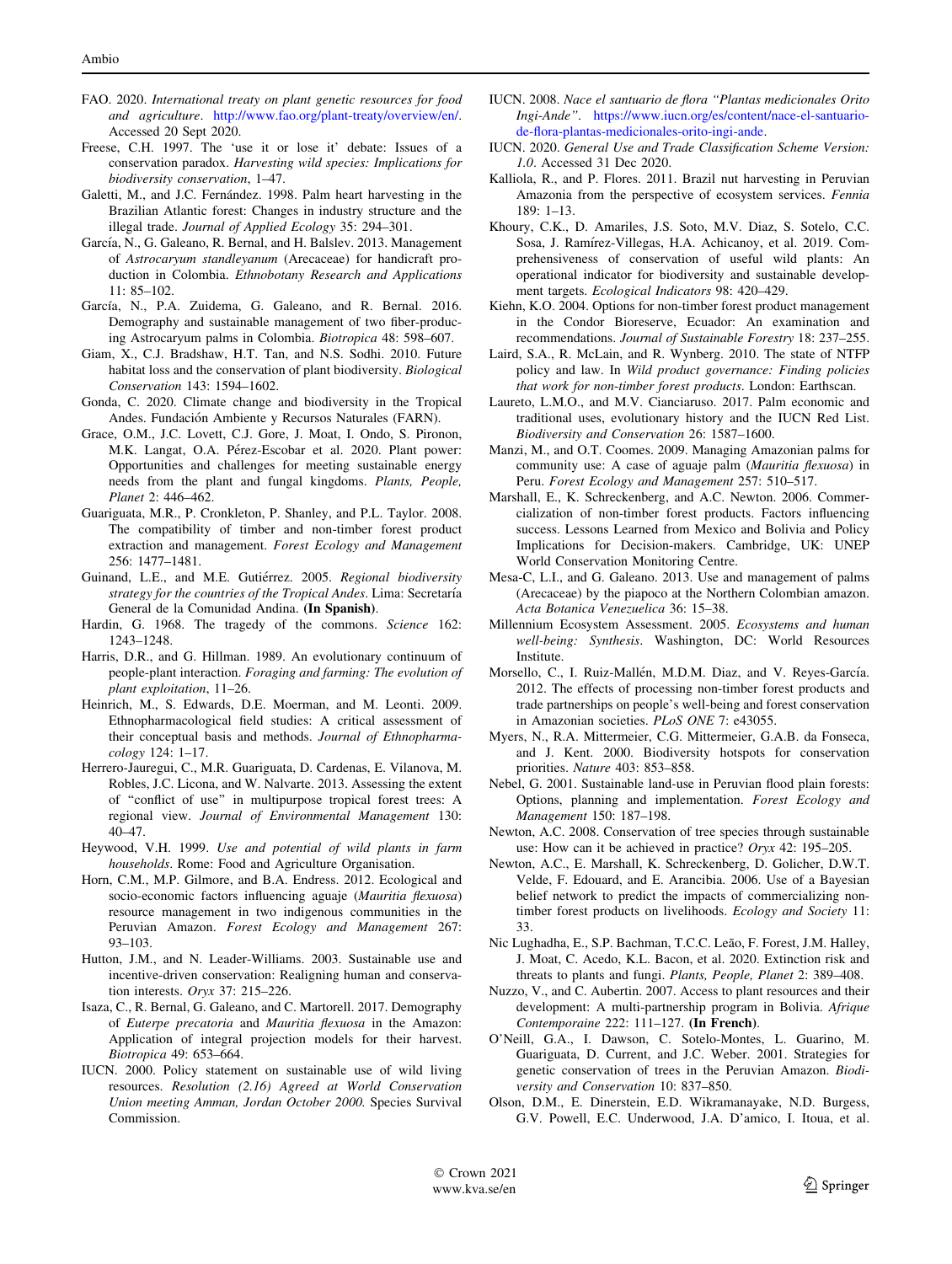<span id="page-15-0"></span>2001. Terrestrial ecoregions of the world: A new map of life on earth. BioScience 51: 933–938.

- Ostrom, E. 1990. Governing the commons: The evolution of institutions for collective action. Cambridge: Cambridge University Press.
- Pacheco, P., and P. Cronkleton. 2008. Developing standards for Brazil nuts in Bolivia. In Beyond timber: Certification and management of non-timber forest products, 41–42.
- Paneque-Gálvez, J., I. Pérez-Llorente, A.C. Luz, M. Guèze, J.F. Mas, M.J. Macía, M. Orta-Martínez, and V. Reyes-García. 2018. High overlap between traditional ecological knowledge and forest conservation found in the Bolivian Amazon. Ambio 47: 908–923. <https://doi.org/10.1007/s13280-018-1040-0>.
- Paniagua-Zambrana, N.Y., and R.W. Bussmann. 2020. Ethnobotany of the Andes. Cham.: Springer.
- Pedersen, H.B., and F. Skov. 2001. Mapping palm extractivism in Ecuador using pair-wise comparisons and bioclimatic modeling. Economic Botany 55: 63–71.
- Phillips, O., A.H. Gentry, C. Reynel, P. Wilkin, and B.C. Galvez-Durand. 1994. Quantitative ethnobotany and Amazonian conservation. Conservation Biology 8: 225–248.
- Pullin, A.S., and G.B. Stewart. 2006. Guidelines for systematic review in conservation and environmental management. Conservation Biology 20: 1647–1656.
- Pyhälä, A., K. Brown, and W. Neil Adger. 2006. Implications of livelihood dependence on non-timber products in Peruvian Amazonia. Ecosystems 9: 1328–1341.
- Quaedvlieg, J., I.M. García Roca, and M.A.F. Ros-Tonen. 2014. Is Amazon nut certification a solution for increased smallholder empowerment in peruvian amazonia? Journal of Rural Studies 33: 41–55.
- R Core Team. 2020. R: A language and environment for statistical computing. Vienna: R Foundation for Statistical Computing.
- Ramirez, G.Z. 2005. Conservation of the biological and cultural diversity of the Colombian Amazon Piedmont: Dr. Schultes' Legacy. Ethnobotany Research and Applications 3: 179–188.
- Reyes-García, V., U. Pascual, V. Vadez, and T. Huanca. 2011. The role of ethnobotanical skills and agricultural labor in forest clearance: Evidence from the Bolivian Amazon. Ambio 40: 310–321. [https://doi.org/10.1007/s13280-010-0107-3.](https://doi.org/10.1007/s13280-010-0107-3)
- Robbins, P. 2012. Political ecology: A critical introduction. Oxford: Wiley-Blackwell.
- Rodríguez, A.G., A.O. Mandaini, and M.A. Hitschfeld. 2017. Bioeconomía en América Latina y el Caribe. Serie Desarrollo Productivo. Santiago: Comisión Económica para América Latina y el Caribe (CEPAL).
- Rodríguez, A.G., M. Rodrigues, and O. Sotomayor. 2019. Towards a sustainable bioeconomy in Latin America and the Caribbean: Elements for a regional vision. Natural Resources and Development series. Santiago: Economic Commission for Latin America and the Caribbean (ECLAC).
- Rodriguez, K.J., and J.H. Maldonado. 2009. Importance of timber and non-timber forest products on households in Puerto Narino (Amazonas, Colombia). Cuadernos De Desarrollo Rural 6: 31–52.
- Sælemyr, S.T. 2004. People, park and plant use: Perception and use of Andean 'nature' in the southern Ecuadorian Andes. Norsk Geografisk Tidsskrift 58: 194–203.
- Sheldon, J.W., M.J. Balick, S.A. Laird, and G.M. Milne. 1997. Medicinal plants: Can utilization and conservation coexist? Advances in Economic Botany 12: i-104.
- Sosnowska, J., A. Walanus, and H. Balslev. 2015. Ashaninka palm management and domestication in the Peruvian Amazon. Human Ecology 43: 451–466.
- Staub, P.O., M.S. Geck, C.S. Weckerle, L. Casu, and M. Leonti. 2015. Classifying diseases and remedies in ethnomedicine and

ethnopharmacology. Journal of Ethnopharmacology 174: 514–519.

- Stepp, J., and M. Thomas. 2010. Managing ethnopharmacological data: Herbaria, relational databases, literature. Medical and Health Sciences 13: 116.
- Stoian, D. 2004. Everything that goes up must come down: The economy of the palm heart (Euterpe precatoria) in the North Amazon of Bolivia. Productos Forestales, Medios De Subsistencia Y Conservación: Estudios De Caso Sobre Sistemas De Manejo De Productos Forestales No Maderables. Indonesia: CIFOR (In Spanish).
- Svenning, J.C., and M.J. Macía. 2002. Harvesting of Geonoma macrostachys Mart. leaves for thatch: An exploration of sustainability. Forest Ecology and Management 167: 251–262.
- TDWG. 1995. Economic botany data collection standard. [https://](https://www.tdwg.org/standards/economic-botany/) [www.tdwg.org/standards/economic-botany/](https://www.tdwg.org/standards/economic-botany/). Accessed 31 Dec 2020.
- Tellez, O., E. Mattana, M. Diazgranados, N. Kühn, E. Castillo-Lorenzo, R. Lira, L. Montes-Leyva, I. Rodriguez, et al. 2020. Native trees of Mexico: Diversity, distribution, uses and conservation. PeerJ 8: e9898.
- Thomas, E., D. Douterlungne, I. Vandebroek, F. Heens, P. Goetghebeur, and P. Van Damme. 2011. Human impact on wild firewood species in the Rural Andes community of Apillapampa, Bolivia. Environmental Monitoring and Assessment 178: 333–347.
- Tuxill, J.D., and G.P. Nabhan. 1998. People, plants and protected areas: A guide to in situ management, 2001. London: Earthscan.
- Ulian, T., M. Diazgranados, S. Pironon, S. Padulosi, U. Liu, L. Davies, M.-J.R. Howes, J.S. Borrell, et al. 2020. Unlocking plant resources to support food security and promote sustainable agriculture. Plants, People, Planet 2: 421–445.
- Ulian, T., M. Sacandé, A. Hudson, and E. Mattana. 2017. Conservation of indigenous plants to support community livelihoods: The MGU–Useful Plants Project. Journal of Environmental Planning and Management 60: 668–683.
- UN-WCMC. 2014. Megadiverse countries. [https://www.](https://www.biodiversitya-z.org/content/megadiverse-countries) [biodiversitya-z.org/content/megadiverse-countries](https://www.biodiversitya-z.org/content/megadiverse-countries). Accessed 6 June 2020.
- UN. 1992. Convention on biological diversity. In NATIONS, U. (ed.) Vol-2 ed. Rio de Janeiro.
- UN Conference on Trade and Development. Undated. BioTrade Programmes at the National Level. [https://unctad.org/en/Pages/](https://unctad.org/en/Pages/DITC/Trade-and-Environment/BioTrade/BT-National-Programmes.aspx) [DITC/Trade-and-Environment/BioTrade/BT-National-](https://unctad.org/en/Pages/DITC/Trade-and-Environment/BioTrade/BT-National-Programmes.aspx)[Programmes.aspx.](https://unctad.org/en/Pages/DITC/Trade-and-Environment/BioTrade/BT-National-Programmes.aspx) Accessed 14 Sept 2020.
- Vallejo, M.I., G. Galeano, R. Bernal, and P.A. Zuidema. 2014. The fate of populations of Euterpe oleracea harvested for palm heart in Colombia. Forest Ecology and Management 318: 274–284.
- Vallejo, M.I., G. Galeano, N. Valderrama, and R. Bernal. 2016. Consumers, the market and the socio-ecological background of Euterpe oleracea palm heart production in Colombia. Botanical Journal of the Linnean Society 182: 526–535.
- Vennetier, C., R. Peltier, and J. Coimbra. 2012. Generating value from the Chiquitania almond Dipteryx alata (Vogel): A strategy to reduce the environmental impact of agro-pastoral development in Bolivia? Bois Et Forets Des Tropiques, 35–48.
- Weigend, M., and N. Dostert. 2005. Towards a standardization of biological sustainability: Wildcrafting Rhatany (Krameria lappacea) in Peru. Medicinal Plant Conservation 11: 24–27.
- Wiersum, K.F. 1997. From natural forest to tree crops, co-domestication of forests and tree species, an overview. NJAS Wageningen Journal of Life Sciences 45: 425–438.
- Willem, H.V., V.J. Ingram, and M.R. Guariguata. 2019. Brazil nut forest concessions in the Peruvian Amazon: Success or failure? International Forestry Review 21: 254–265.